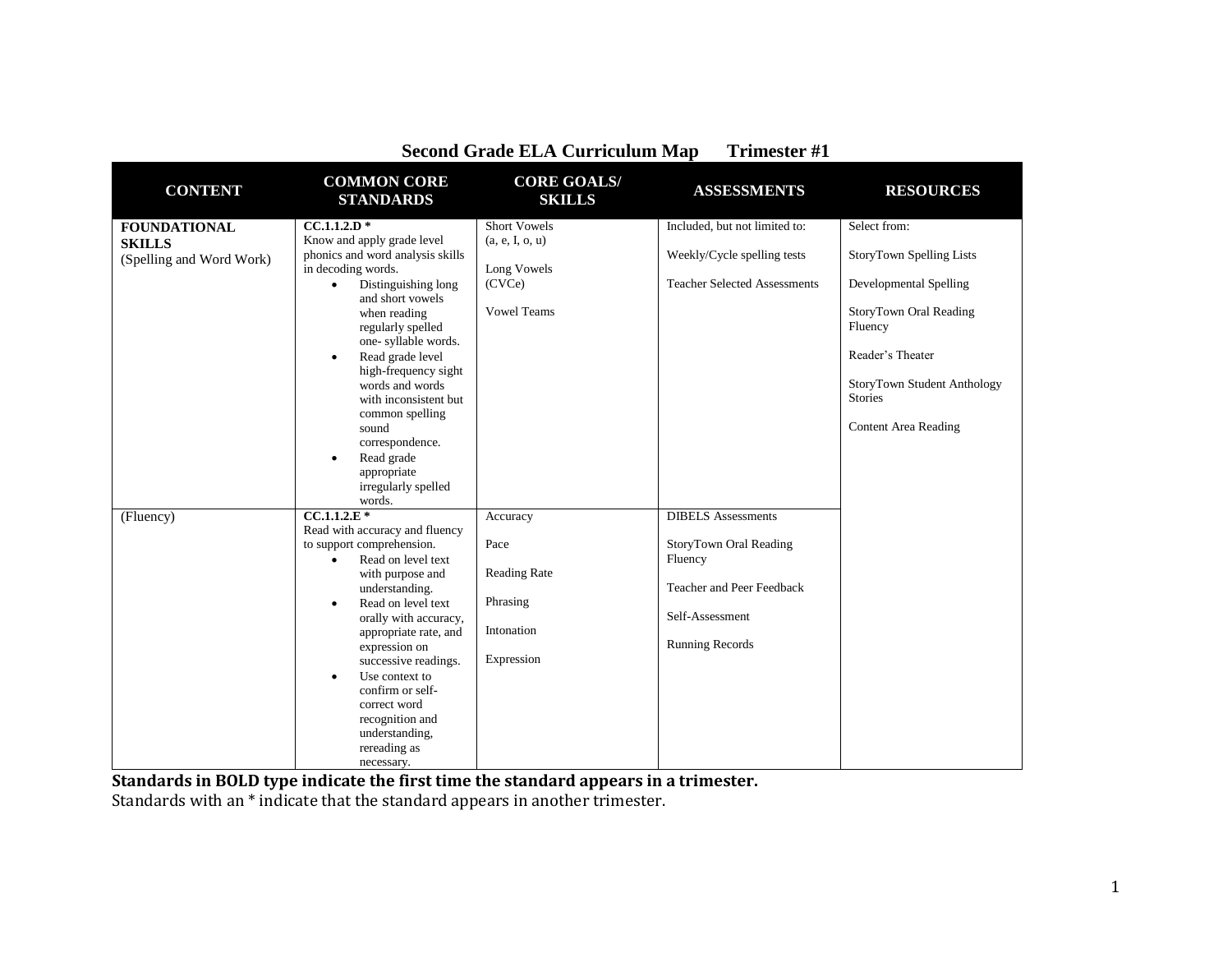| <b>CONTENT</b>                                                                                                                                                                             | <b>COMMON CORE</b><br><b>STANDARDS</b>                                                                                                                                                                                                                                                                                                                                                                                                                                                                                                                                                                                                                                                                                                                                                                                                          | <b>CORE GOALS/</b><br><b>SKILLS</b>                                                                                         | <b>ASSESSMENTS</b>                                                                                                                                                                                                                                                                                                 | <b>RESOURCES</b>                                                                                                                                    |
|--------------------------------------------------------------------------------------------------------------------------------------------------------------------------------------------|-------------------------------------------------------------------------------------------------------------------------------------------------------------------------------------------------------------------------------------------------------------------------------------------------------------------------------------------------------------------------------------------------------------------------------------------------------------------------------------------------------------------------------------------------------------------------------------------------------------------------------------------------------------------------------------------------------------------------------------------------------------------------------------------------------------------------------------------------|-----------------------------------------------------------------------------------------------------------------------------|--------------------------------------------------------------------------------------------------------------------------------------------------------------------------------------------------------------------------------------------------------------------------------------------------------------------|-----------------------------------------------------------------------------------------------------------------------------------------------------|
| <b>READING</b><br><b>INFORMATIONAL TEXT</b><br>Key Ideas and Details<br>Craft and Structure<br>Integration of Knowledge and<br>Ideas<br>Vocabulary Acquisition and Use<br>Range of Reading | $CC.1.2.2.A*$<br>Identify the main idea of multi-<br>paragraph text as well as the<br>focus of specific paragraphs<br>within the text.<br>$CC.1.2.2.B*$<br>Ask and answer such questions<br>as who, what, where, when,<br>why, and how to demonstrate<br>understanding of key details in a<br>text.<br>$CC.1.2.2.C*$<br>Describe the connection between<br>a series of events, concepts, or<br>steps in a procedure within a<br>text.<br>$CC.1.2.2.E*$<br>Determine the meaning of words<br>and phrases as they are used in<br>grade level text including<br>multiple meaning words.<br>$CC.1.2.2.1*$<br>Compare and contrast the most<br>important points presented by<br>two texts on the same topic.<br>$CC.1.2.2.J*$<br>Acquire and use grade<br>appropriate conversational,<br>general academic, and domain<br>specific words and phrases. | Main Idea and Details<br>Fiction and Non-Fiction<br><b>Reading Strategies</b><br>(Make predictions, use prior<br>knowledge) | Included, but not limited to:<br>StoryTown comprehension and<br>skill/strategy tests<br><b>AR Quizzes</b><br>Grade Level chosen<br>Performance Task (1 per<br>trimester)<br>Grade Level Report Card<br>Assessments<br>Other assessments as determined<br>by the grade level team.<br>Student Projects with Rubrics | Select from:<br>StoryTown Theme 1 and 2,<br>stories and Paired Selections<br><b>Novels</b><br><b>Content Area Reading</b><br>Guided/Leveled Readers |
|                                                                                                                                                                                            |                                                                                                                                                                                                                                                                                                                                                                                                                                                                                                                                                                                                                                                                                                                                                                                                                                                 |                                                                                                                             |                                                                                                                                                                                                                                                                                                                    |                                                                                                                                                     |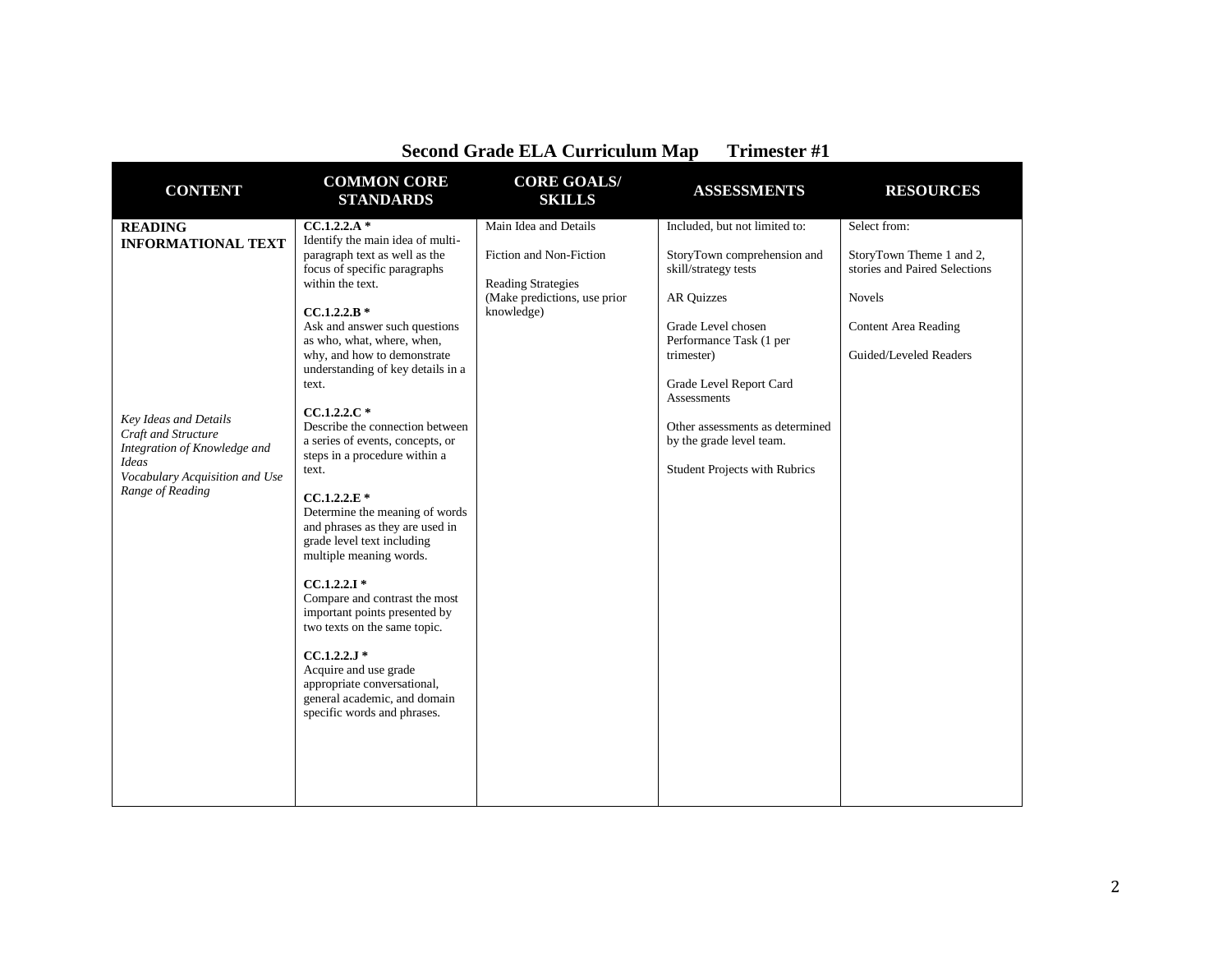| <b>READING</b>                 | $CCA.2.2.K*$                   | Main Idea and Details         | Included, but not limited to:                 | Select from:                  |
|--------------------------------|--------------------------------|-------------------------------|-----------------------------------------------|-------------------------------|
| <b>INFORMATIONAL TEXT</b>      | Determine or clarify the       |                               |                                               |                               |
| (cont.)                        | meaning of unknown and         | Fiction and Non-Fiction       | StoryTown comprehension and                   | StoryTown Theme 1 and 2,      |
|                                | multiple meaning words and     |                               | skill/strategy tests                          | stories and Paired Selections |
|                                | phrases based on grade level   | <b>Reading Strategies</b>     |                                               |                               |
|                                | reading and content, choosing  | (Make predictions, use prior) | <b>AR Quizzes</b>                             | <b>Novels</b>                 |
| Key Ideas and Details          | from a range of strategies and | knowledge)                    |                                               |                               |
| Craft and Structure            | tools.                         |                               | Grade Level chosen                            | Content Area Reading          |
| Integration of Knowledge and   |                                |                               | Performance Task (1 per                       |                               |
| Ideas                          |                                |                               | trimester)                                    | Guided/Leveled Readers        |
| Vocabulary Acquisition and Use |                                |                               |                                               |                               |
| Range of Reading               |                                |                               | Grade Level Report Card<br><b>Assessments</b> |                               |
|                                |                                |                               |                                               |                               |
|                                |                                |                               | Other assessments as determined               |                               |
|                                |                                |                               | by the grade level team.                      |                               |
|                                |                                |                               |                                               |                               |
|                                |                                |                               | <b>Student Projects with Rubrics</b>          |                               |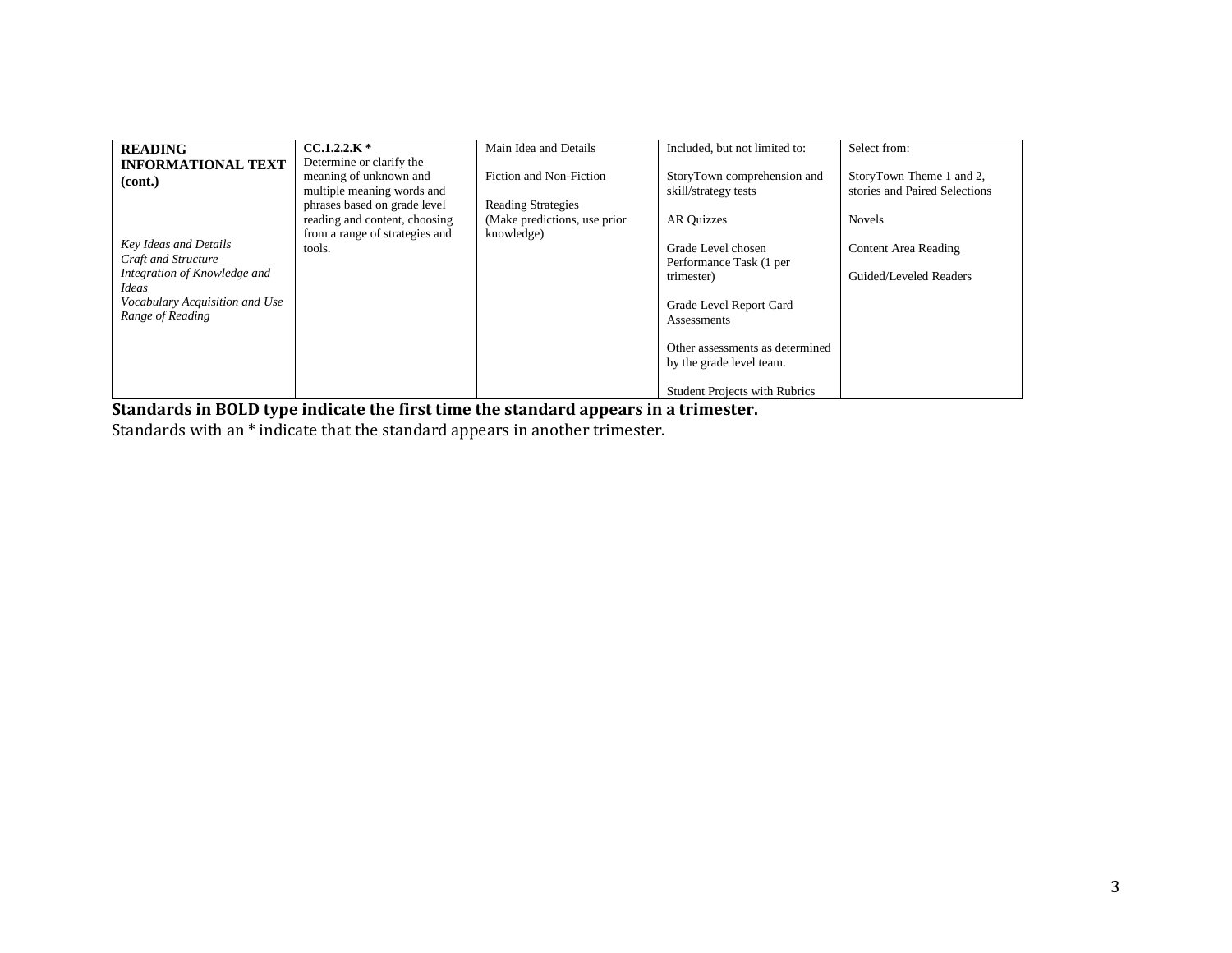| Second Grade ELA Curriculum Map<br>$11111C51C1 \pi1$                                                                                               |                                                                                                                                                                                                                                                                                                                                                                                                                                                                 |                                                                                                                                              |                                                                                                                                                                                                                                                                                                 |                                                                                                                                     |  |
|----------------------------------------------------------------------------------------------------------------------------------------------------|-----------------------------------------------------------------------------------------------------------------------------------------------------------------------------------------------------------------------------------------------------------------------------------------------------------------------------------------------------------------------------------------------------------------------------------------------------------------|----------------------------------------------------------------------------------------------------------------------------------------------|-------------------------------------------------------------------------------------------------------------------------------------------------------------------------------------------------------------------------------------------------------------------------------------------------|-------------------------------------------------------------------------------------------------------------------------------------|--|
| <b>CONTENT</b>                                                                                                                                     | <b>COMMON CORE</b><br><b>STANDARDS</b>                                                                                                                                                                                                                                                                                                                                                                                                                          | <b>CORE GOALS/</b><br><b>SKILLS</b>                                                                                                          | <b>ASSESSMENTS</b>                                                                                                                                                                                                                                                                              | <b>RESOURCES</b>                                                                                                                    |  |
| <b>READING LITERATURE</b>                                                                                                                          | $CC.1.3.2.A*$                                                                                                                                                                                                                                                                                                                                                                                                                                                   | Characters                                                                                                                                   | Included, but not limited to:                                                                                                                                                                                                                                                                   | Select from:                                                                                                                        |  |
| Key Ideas and Details<br>Craft and Structure<br>Integration of Knowledge and<br><b>Ideas</b><br>Vocabulary Acquisition and Use<br>Range of Reading | Recount stories and determine<br>their central message, lesson, or<br>moral.<br>$CC.1.3.2.B*$<br>Ask and Answer questions such<br>questions as who, what, where,<br>when, why, and how to<br>demonstrate understanding of<br>key details in a text.<br>CCA.3.2.C<br>Describe how characters in a<br>story respond to major events<br>and challenges.<br>CC.1.3.2.F<br>Describe how words and phrases<br>supply rhythm and meaning in a<br>story, poem, or song. | Plot<br>Theme<br>Main Idea and Details<br>Fiction and Non-Fiction<br><b>Reading Strategies</b><br>(Make predictions, use prior<br>knowledge) | StoryTown comprehension and<br>skill/strategy tests<br><b>AR Quizzes</b><br>Grade Level chosen<br>Performance Task (1 per<br>trimester)<br>Grade Level Report Card<br><b>Assessments</b><br>Other assessments as determined<br>by the grade level team.<br><b>Student Projects with Rubrics</b> | StoryTown Theme 1 and 2,<br>stories and Paired Selections<br><b>Novels</b><br><b>Content Area Reading</b><br>Guided/Leveled Readers |  |
|                                                                                                                                                    | $CC.1.3.2.G*$<br>Use information from<br>illustrations and words, in print<br>or digital text, to demonstrate<br>understanding of characters,<br>setting, or plot.<br>$CC.1.3.2.1*$<br>Determine or clarify the<br>meaning of unknown and<br>multiple meaning words and<br>phrases based on grade level<br>reading and content, choosing<br>from a range of strategies and<br>tools.                                                                            |                                                                                                                                              |                                                                                                                                                                                                                                                                                                 |                                                                                                                                     |  |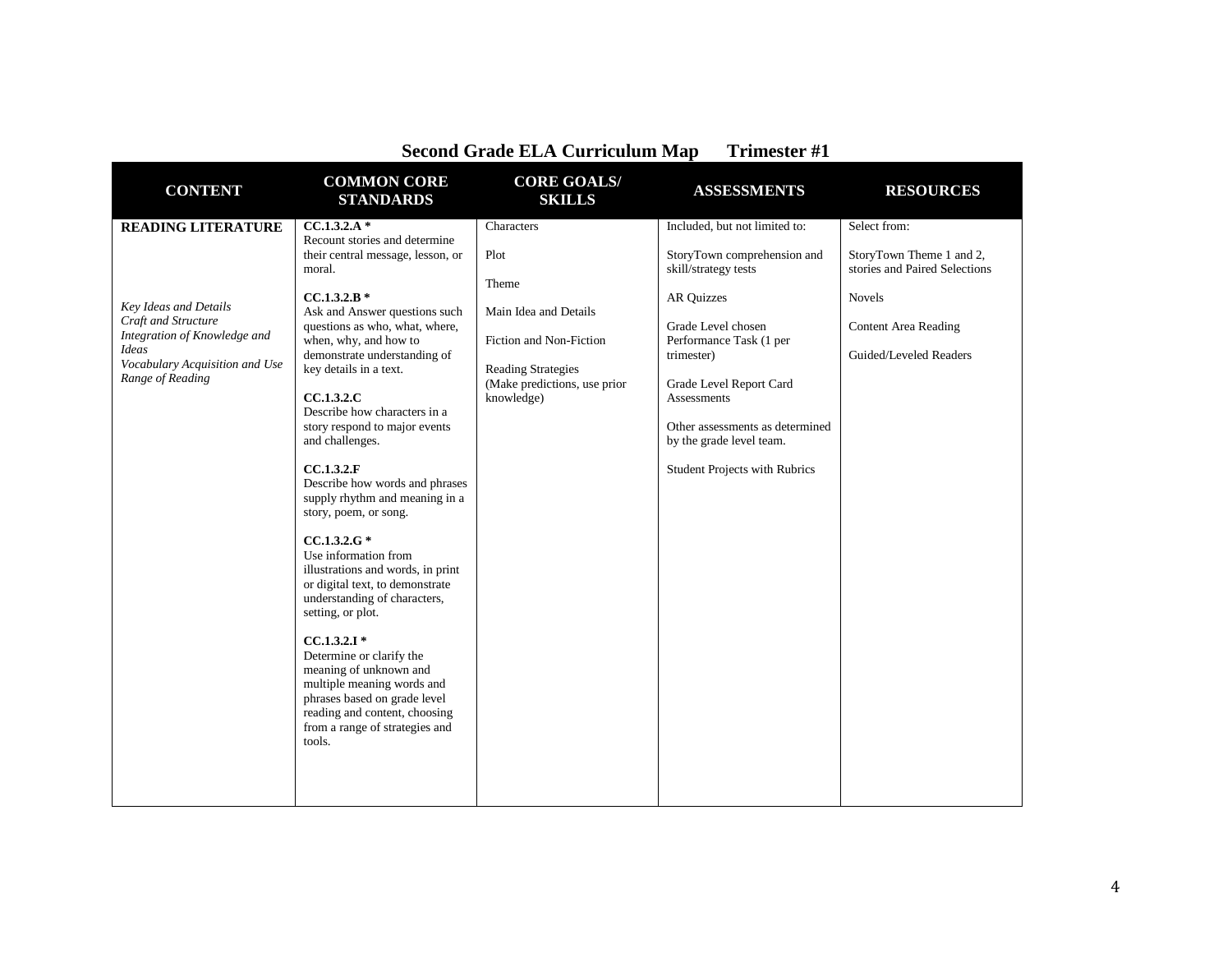| Acquire and use grade-<br>(cont.)<br>appropriate conversational,<br>general academic, and domain-<br>specific words and phrases. |  |
|----------------------------------------------------------------------------------------------------------------------------------|--|
|----------------------------------------------------------------------------------------------------------------------------------|--|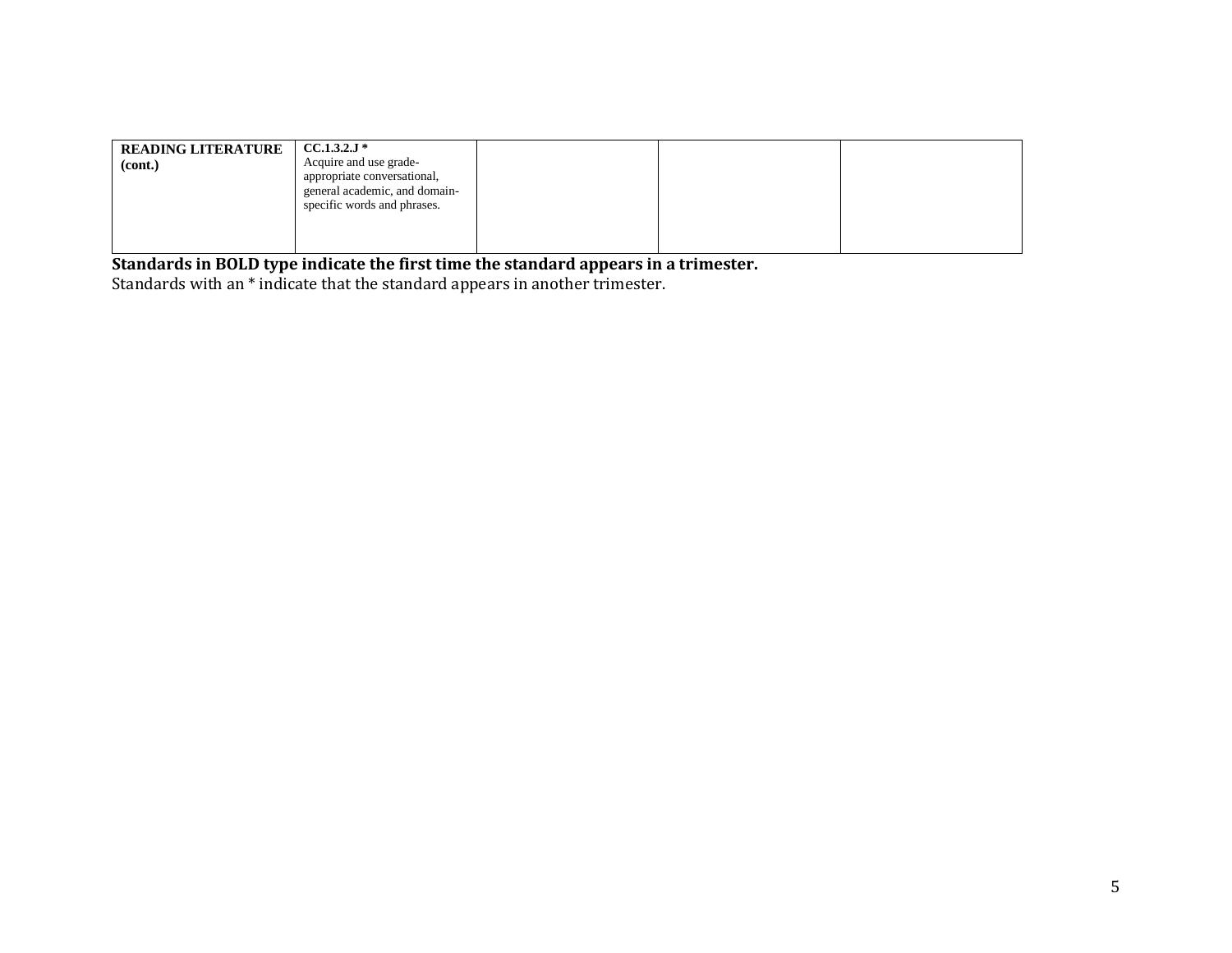| <b>CONTENT</b> | <b>COMMON CORE</b><br><b>STANDARDS</b>                                                                                                                                                                                                                                                                                                                                                                                                                                                                                              | <b>CORE GOALS/</b><br><b>SKILLS</b>                                                                                                                                                                                                                                                                                                                                                     | <b>ASSESSMENTS</b>                                                                                                                                                                                                                          | <b>RESOURCES</b>                                                                                                                                                                                                                                                          |
|----------------|-------------------------------------------------------------------------------------------------------------------------------------------------------------------------------------------------------------------------------------------------------------------------------------------------------------------------------------------------------------------------------------------------------------------------------------------------------------------------------------------------------------------------------------|-----------------------------------------------------------------------------------------------------------------------------------------------------------------------------------------------------------------------------------------------------------------------------------------------------------------------------------------------------------------------------------------|---------------------------------------------------------------------------------------------------------------------------------------------------------------------------------------------------------------------------------------------|---------------------------------------------------------------------------------------------------------------------------------------------------------------------------------------------------------------------------------------------------------------------------|
| <b>WRITING</b> | CC.1.4.2.M<br>Write narratives to develop real<br>or imagined experiences or<br>events.<br><b>CC1.4.2.N</b><br>Establish a situation and<br>introduce a narrator and/or<br>characters.<br>CC.1.4.2.0<br>Include thoughts and feelings to<br>describe experiences and events<br>to show the response of<br>characters to situations.<br>CC.1.4.2.P<br>Organize a short sequence of<br>events, using temporal words to<br>signal event order; provide a<br>sense of closure.<br>CC.1.4.2.0<br>Choose words and phrases for<br>effect. | <b>Building a Writing Community</b><br>Draw, make lists, and write<br>sentences to generate ideas.<br>Descriptive language<br>Sentence punctuation and<br>capitalization of proper nouns<br>Recognize and produce<br>statements, questions,<br>exclamations, and commands<br>Parts of a sentence<br>Singular and Plural Nouns<br>Proper Nouns<br>Recognize and use Robust<br>Vocabulary | Included, but not limited to:<br><b>Writing Conferences</b><br><b>Teacher Selected Writing</b><br>samples<br>Being a Writer, Social Rubric<br>and Fall Individual Writing<br>Assessment<br>StoryTown Grammar Tests<br>StoryTown Theme Tests | Select from:<br><i>Being A Writer</i> , Unit $1 -$ The<br><b>Writing Community</b><br>Being A Writer, Unit 2 - Telling<br>More<br>StoryTown Grammar<br>StoryTown Robust Vocabulary<br>Vocabulary from Novel Study<br><b>Handwriting Without Tears</b><br>Science Journals |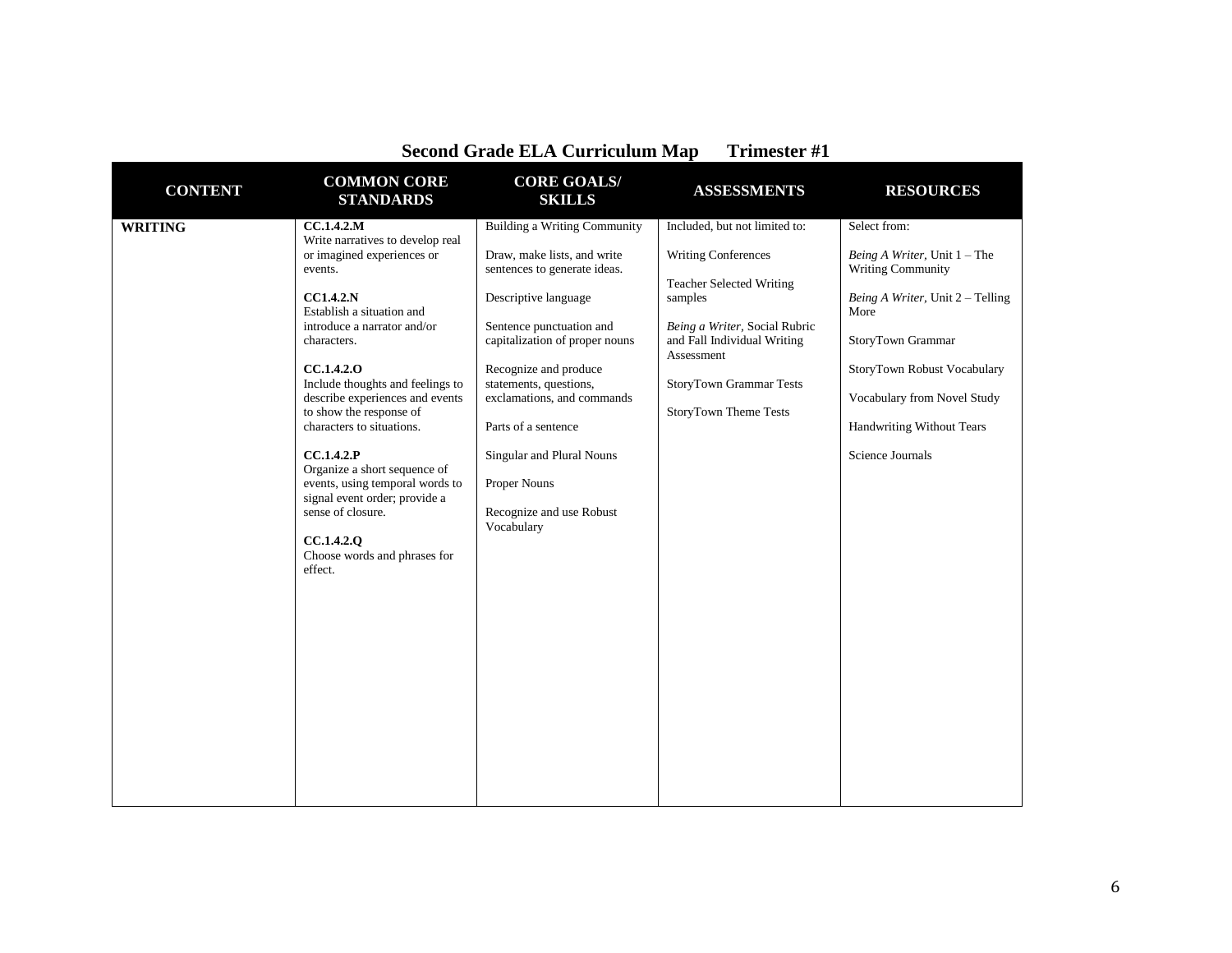| <b>WRITING</b> | CC.1.4.2.R                         |  |  |
|----------------|------------------------------------|--|--|
| (cont.)        | Demonstrate grade appropriate      |  |  |
|                | command of the conventions of      |  |  |
|                | standard English grammar,          |  |  |
|                | usage, capitalization,             |  |  |
|                | punctuation, and spelling.         |  |  |
|                | Capitalize proper<br>$\bullet$     |  |  |
|                | nouns.                             |  |  |
|                | Use commas and<br>$\bullet$        |  |  |
|                | apostrophes                        |  |  |
|                | appropriately.                     |  |  |
|                | Spell words drawing<br>$\bullet$   |  |  |
|                | on common spelling                 |  |  |
|                | patterns.                          |  |  |
|                | Consult reference                  |  |  |
|                | materials as needed.               |  |  |
|                |                                    |  |  |
|                | $CC.1.4.2.T*$                      |  |  |
|                | With guidance and support from     |  |  |
|                | adults and peers, focus on a       |  |  |
|                | topic and strengthen writing as    |  |  |
|                | needed by revising and editing.    |  |  |
|                |                                    |  |  |
|                | CC.1.4.2.W                         |  |  |
|                | Recall information from            |  |  |
|                | experiences or gather              |  |  |
|                | information from provided          |  |  |
|                | sources to answer a question.      |  |  |
|                |                                    |  |  |
|                | CC.1.4.2.X                         |  |  |
|                | Write routinely over extended      |  |  |
|                | time frames and shorter time       |  |  |
|                | frames, for a range of discipline- |  |  |
|                | specific tasks, purpose and        |  |  |
|                | audiences.                         |  |  |
|                |                                    |  |  |
|                |                                    |  |  |
|                |                                    |  |  |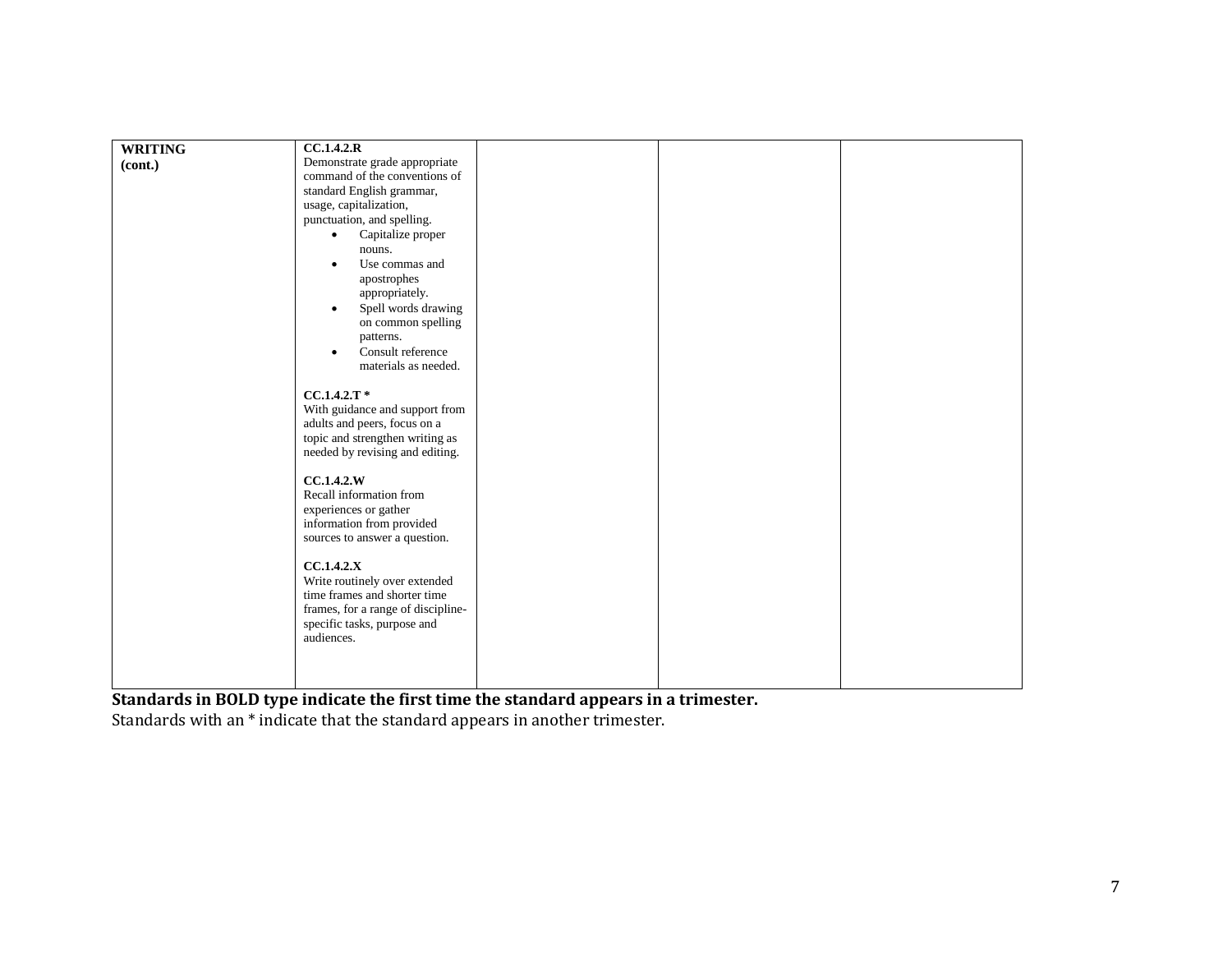| <b>CONTENT</b>                          | <b>COMMON CORE</b><br><b>STANDARDS</b>                                                                                                                                                                                                                                                                                                                                                                                                                                                                                                                                                                                                                                    | <b>CORE GOALS/</b><br><b>SKILLS</b>                                                                   | <b>ASSESSMENTS</b>                                                     | <b>RESOURCES</b>                           |
|-----------------------------------------|---------------------------------------------------------------------------------------------------------------------------------------------------------------------------------------------------------------------------------------------------------------------------------------------------------------------------------------------------------------------------------------------------------------------------------------------------------------------------------------------------------------------------------------------------------------------------------------------------------------------------------------------------------------------------|-------------------------------------------------------------------------------------------------------|------------------------------------------------------------------------|--------------------------------------------|
| <b>SPEAKING AND</b><br><b>LISTENING</b> | $CC.1.5.2.A*$<br>Participate in collaborative<br>conversations with peers and<br>adults in small and larger                                                                                                                                                                                                                                                                                                                                                                                                                                                                                                                                                               | <b>Oral Speaking Fluency</b><br><b>Listening Critically</b>                                           | Included, but not limited to:<br><b>Teacher Evaluations/Checklists</b> | Select from:<br>StoryTown Reader's Theater |
|                                         | groups.                                                                                                                                                                                                                                                                                                                                                                                                                                                                                                                                                                                                                                                                   | <b>Respond Appropriately</b>                                                                          | Peer Feedback                                                          | Poetry                                     |
|                                         | $CC.1.5.2.C*$<br>Ask and answer questions about<br>what a speaker says in order to<br>clarify comprehension, gather<br>additional information, or<br>deepen understanding of a topic<br>or issue.<br>$CC.1.5.2.D*$<br>Tell a story or recount an<br>experience with appropriate<br>facts and relevant, descriptive<br>details, speaking audibly in<br>coherent sentences.<br>$CC.1.5.2.E*$<br>Produce complete sentences<br>when appropriate to task and<br>situation in order to provide<br>requested detail or clarification.<br>$CC.1.5.2.G*$<br>Demonstrate command of the<br>conventions of standard English<br>when speaking based on grade 2<br>level and content. | Ask and Answer Questions<br>Ask Questions to Clarify<br>Information and/or Establish the<br>Main Idea | <b>Student Projects with Rubrics</b>                                   |                                            |
|                                         |                                                                                                                                                                                                                                                                                                                                                                                                                                                                                                                                                                                                                                                                           |                                                                                                       |                                                                        |                                            |

**Standards in BOLD type indicate the first time the standard appears in a trimester.**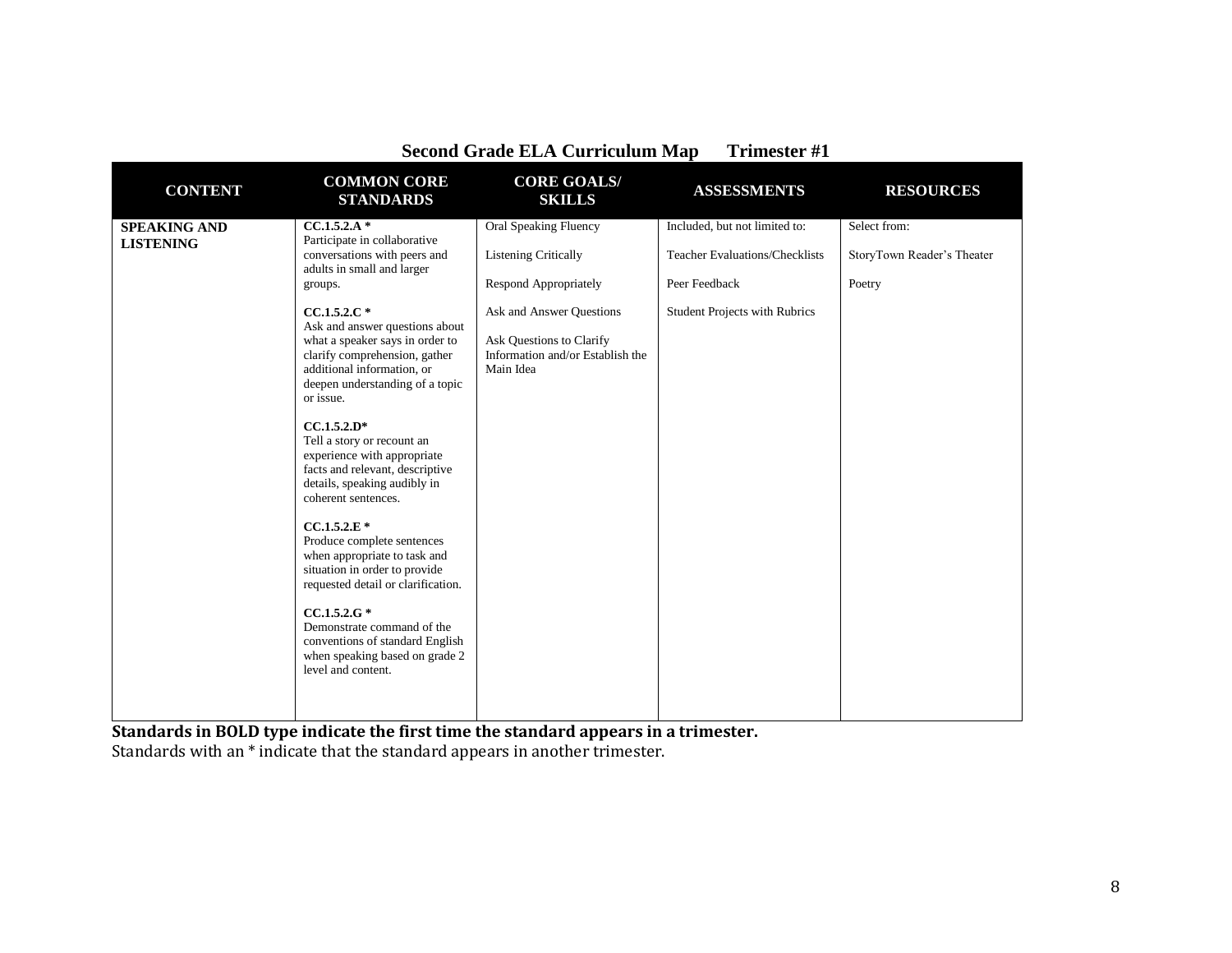| <b>CONTENT</b>                            | <b>COMMON CORE</b><br><b>STANDARDS</b>                                                                                    | <b>CORE GOALS/</b><br><b>SKILLS</b> | <b>ASSESSMENTS</b>                  | <b>RESOURCES</b>                                |
|-------------------------------------------|---------------------------------------------------------------------------------------------------------------------------|-------------------------------------|-------------------------------------|-------------------------------------------------|
| <b>FOUNDATIONAL</b>                       | CC.1.1.2.D                                                                                                                | <b>Vowel Teams</b>                  | Included, but not limited to:       | Select from:                                    |
| <b>SKILLS</b><br>(Spelling and Word Work) | Know and apply grade level<br>phonics and word analysis skills<br>in decoding words.                                      | Compound Words                      | Weekly/Cycle Spelling Tests         | <b>StoryTown Spelling Lists</b>                 |
|                                           | Decode two syllable<br>$\bullet$<br>words with long                                                                       | <b>R-Controlled Vowels</b>          | <b>Teacher Selected Assessments</b> | Developmental Spelling                          |
|                                           | vowels and words<br>with common<br>prefixes and suffixes.                                                                 | <b>Inflectional Endings</b>         |                                     | StoryTown Oral Reading<br>Fluency               |
|                                           | Read grade level<br>$\bullet$<br>high-frequency sight<br>words and words                                                  |                                     |                                     | Reader's Theater<br>StoryTown Student Anthology |
|                                           | with inconsistent but                                                                                                     |                                     |                                     | <b>Stories</b>                                  |
|                                           | common spelling-<br>sound<br>correspondences.<br>Read grade-<br>$\bullet$<br>appropriate<br>irregularly spelled<br>words. |                                     |                                     | <b>Content Area Reading</b>                     |
| (Fluency)                                 | $CC.1.1.2.E*$                                                                                                             | Punctuation                         | <b>DIBELS</b> Assessments           |                                                 |
|                                           | Read with accuracy and fluency<br>to support comprehension:<br>Read on-level text<br>$\bullet$<br>with purpose and        | Phrasing<br>Intonation              | StoryTown Oral Reading<br>Fluency   |                                                 |
|                                           | understanding.                                                                                                            |                                     | Teacher and Peer Feedback           |                                                 |
|                                           | Read on-level text<br>$\bullet$<br>orally with accuracy,                                                                  | Accuracy                            | Self-Assessment                     |                                                 |
|                                           | appropriate rate, and<br>expression on<br>successive readings.                                                            | Pace<br><b>Reading Rate</b>         | <b>Running Records</b>              |                                                 |
|                                           | Use context to<br>$\bullet$<br>confirm or self-                                                                           |                                     |                                     |                                                 |
|                                           | correct word<br>recognition and                                                                                           |                                     |                                     |                                                 |
|                                           | understanding,<br>rereading as                                                                                            |                                     |                                     |                                                 |
|                                           | necessary.                                                                                                                |                                     |                                     |                                                 |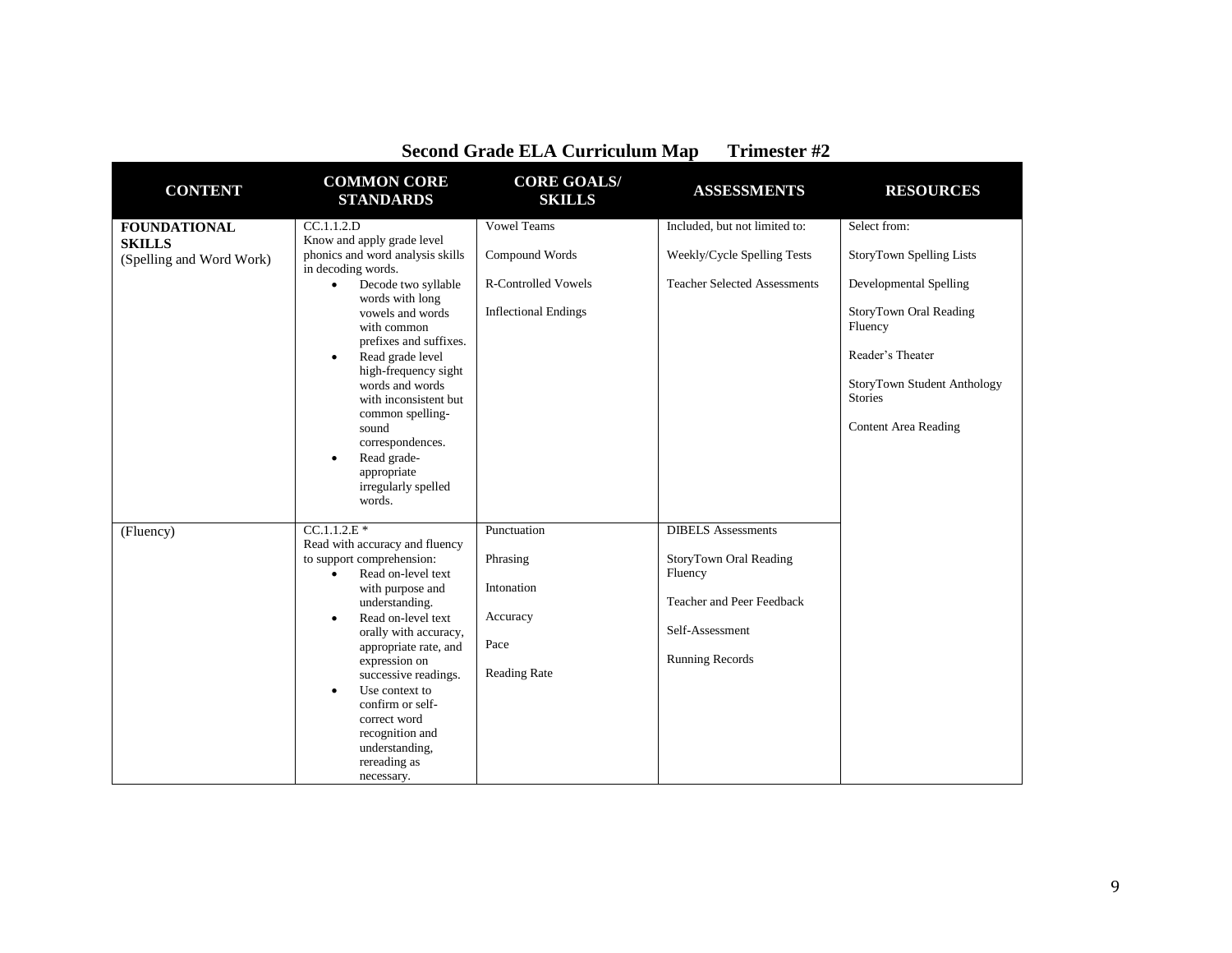| <b>CONTENT</b>                                                                                                                                                                                    | <b>COMMON CORE</b><br><b>STANDARDS</b>                                                                                                                                                                                                                                                                                                                                                                                                                                                                                                                                                                                                                                                                                                                                                                                                                                  | <b>CORE GOALS/</b><br><b>SKILLS</b>                                                                                                                                                                                                    | <b>ASSESSMENTS</b>                                                                                                                                                                                                                                                                                                 | <b>RESOURCES</b>                                                                                                                             |
|---------------------------------------------------------------------------------------------------------------------------------------------------------------------------------------------------|-------------------------------------------------------------------------------------------------------------------------------------------------------------------------------------------------------------------------------------------------------------------------------------------------------------------------------------------------------------------------------------------------------------------------------------------------------------------------------------------------------------------------------------------------------------------------------------------------------------------------------------------------------------------------------------------------------------------------------------------------------------------------------------------------------------------------------------------------------------------------|----------------------------------------------------------------------------------------------------------------------------------------------------------------------------------------------------------------------------------------|--------------------------------------------------------------------------------------------------------------------------------------------------------------------------------------------------------------------------------------------------------------------------------------------------------------------|----------------------------------------------------------------------------------------------------------------------------------------------|
| <b>READING</b><br><b>INFORMATIONAL TEXT</b><br>Key Ideas and Details<br>Craft and Structure<br>Integration of Knowledge and<br><b>Ideas</b><br>Vocabulary Acquisition and Use<br>Range of Reading | $CC.1.2.2.A*$<br>Identify the main idea of a<br>multi-paragraph text as well as<br>the focus of specific paragraphs<br>within the text.<br>$CC.1.2.2.B*$<br>Ask and answer questions such<br>as who, what, where, when,<br>why, and how to demonstrate<br>understanding of key details in a<br>text.<br>CC.1.2.2.C<br>Describe the connection between<br>a series of events, concepts, or<br>steps in a procedure within a<br>text.<br>$CC.1.2.2.E*$<br>Use various text features and<br>search tools to locate key facts<br>or information in a text<br>efficiently.<br>$CC.1.2.2.F$ *<br>Determine the meaning of words<br>and phrases as they are used in<br>grade level text including<br>multiple-meaning words.<br>CC.1.2.2.H<br>Describe how reasons support<br>specific points the author makes<br>in a text.<br>$CC.1.2.2.1*$<br>Compare and contrast the most | Main Idea and Details<br>Author's Purpose<br><b>Nonfiction Text</b><br>Compare and Contrast<br>Locate Information<br><b>Reading Strategies</b><br>(Make predictions, use prior)<br>knowledge, ask questions,<br>monitor comprehension) | Included, but not limited to:<br>StoryTown comprehension and<br>skill/strategy tests<br><b>AR Quizzes</b><br>Grade Level chosen<br>Performance Task (1 per<br>trimester)<br>Grade Level Report Card<br>Assessments<br>Other assessments as determined<br>by the grade level team.<br>Student Projects with Rubrics | Select from:<br>StoryTown Theme 3 and 4,<br>stories and Paired Selections<br>Novels<br><b>Content Area Reading</b><br>Guided/Leveled Readers |
|                                                                                                                                                                                                   | important points presented by<br>two texts on the same topic.                                                                                                                                                                                                                                                                                                                                                                                                                                                                                                                                                                                                                                                                                                                                                                                                           |                                                                                                                                                                                                                                        |                                                                                                                                                                                                                                                                                                                    |                                                                                                                                              |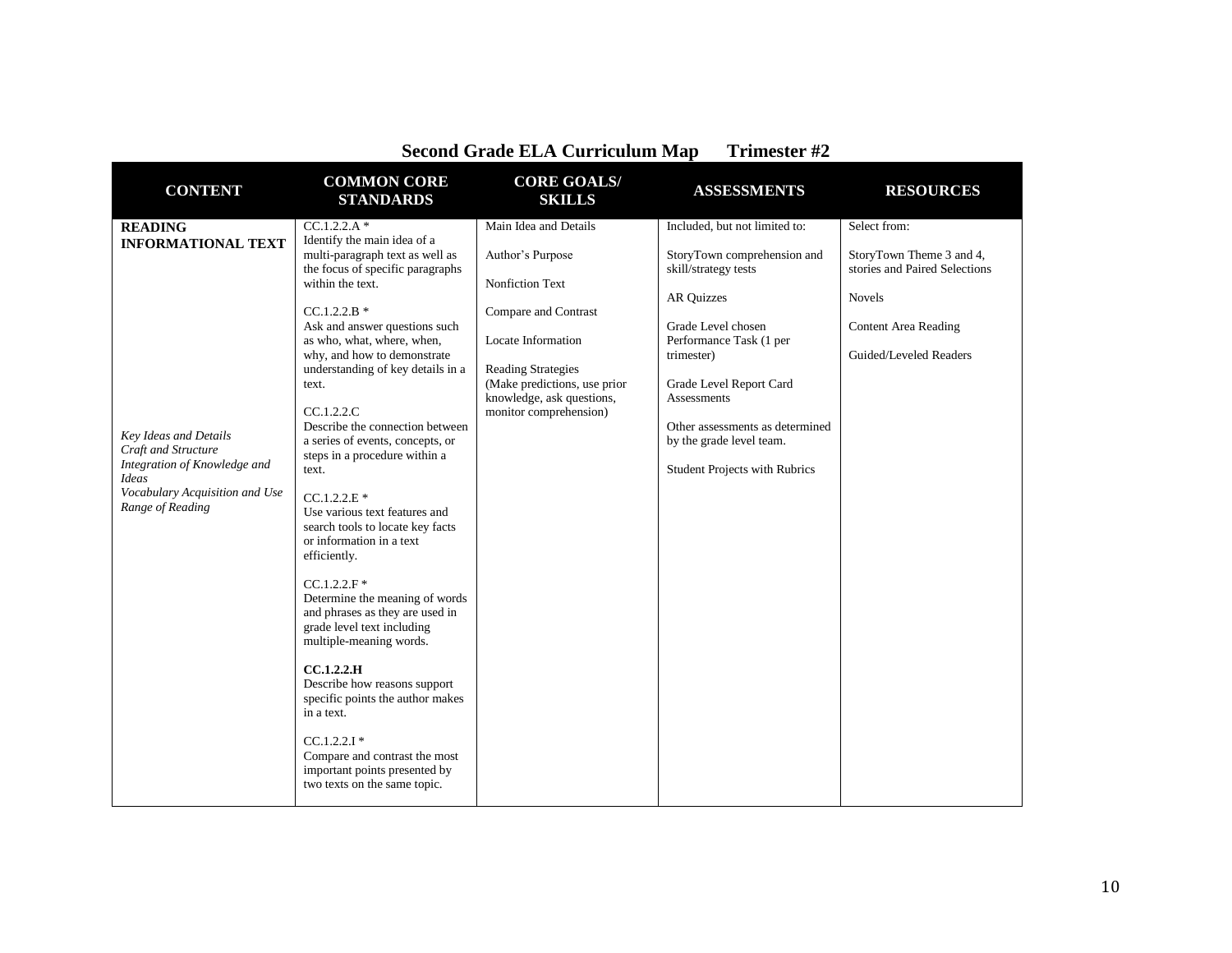| <b>READING</b>            | $CC.1.2.2J*$                    |                              | Included, but not limited to:        | Select from:                  |
|---------------------------|---------------------------------|------------------------------|--------------------------------------|-------------------------------|
| <b>INFORMATIONAL TEXT</b> | Acquire an use grade-           |                              |                                      |                               |
| (cont.)                   | appropriate conversational,     | Main Idea and Details        | StoryTown comprehension and          | StoryTown Theme 3 and 4,      |
|                           | general academic, and domain-   |                              | skill/strategy tests                 | stories and Paired Selections |
|                           | specific words and phrases.     | Author's Purpose             |                                      |                               |
|                           | $CC.1.2.2.K*$                   |                              | <b>AR Quizzes</b>                    | <b>Novels</b>                 |
|                           | Determine or clarify the        | <b>Nonfiction Text</b>       |                                      |                               |
|                           | meaning of unknown and          |                              | Grade Level chosen                   | Content Area Reading          |
|                           | multiple-meaning words and      | Compare and Contrast         | Performance Task (1 per              |                               |
|                           | phrases based on grade level    |                              | trimester)                           | Guided/Leveled Readers        |
|                           | reading and content, choosing   | <b>Reading Strategies</b>    |                                      |                               |
|                           | flexibly from a range of        | (Make predictions, use prior | Grade Level Report Card              |                               |
|                           | strategies and tools.           | knowledge, ask questions,    | Assessments                          |                               |
|                           |                                 | monitor comprehension)       |                                      |                               |
|                           | CCA.2.2.L                       |                              | Other assessments as determined      |                               |
|                           | Read and comprehend literary    |                              | by the grade level team.             |                               |
|                           | non-fiction and informational   |                              |                                      |                               |
|                           | text on grade-level, reading    |                              | <b>Student Projects with Rubrics</b> |                               |
|                           | independently and proficiently. |                              |                                      |                               |
|                           |                                 |                              |                                      |                               |
|                           |                                 |                              |                                      |                               |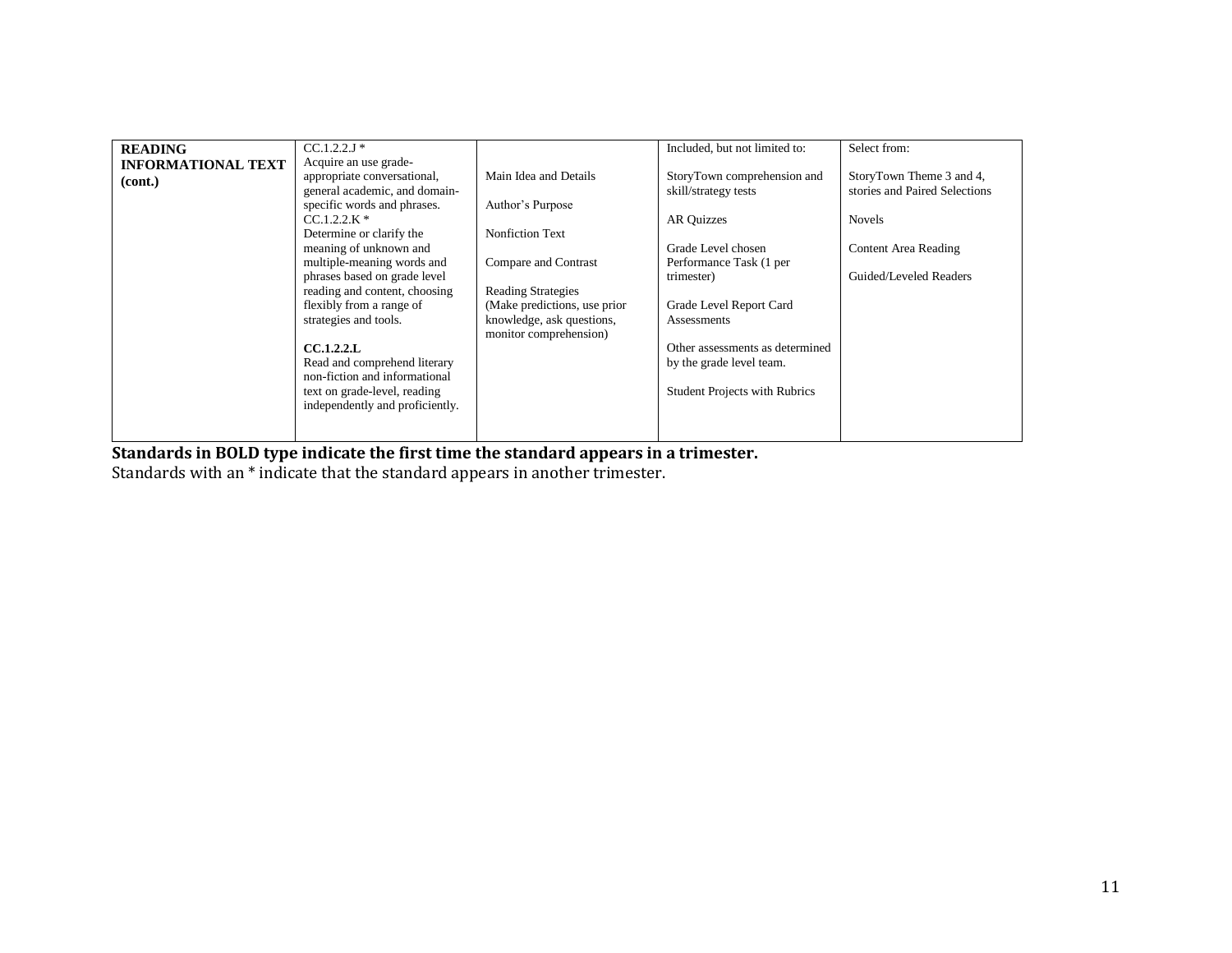| <b>CONTENT</b>                                                                                                                                                                         | <b>COMMON CORE</b><br><b>STANDARDS</b>                                                                                                                                                                                                                                                                                                                                                                                                                                                                                                                                                                             | <b>CORE GOALS/</b><br><b>SKILLS</b>                                                                                                                                                        | <b>ASSESSMENTS</b>                                                                                                                                                                                                                                                                                                        | <b>RESOURCES</b>                                                                                                                                    |
|----------------------------------------------------------------------------------------------------------------------------------------------------------------------------------------|--------------------------------------------------------------------------------------------------------------------------------------------------------------------------------------------------------------------------------------------------------------------------------------------------------------------------------------------------------------------------------------------------------------------------------------------------------------------------------------------------------------------------------------------------------------------------------------------------------------------|--------------------------------------------------------------------------------------------------------------------------------------------------------------------------------------------|---------------------------------------------------------------------------------------------------------------------------------------------------------------------------------------------------------------------------------------------------------------------------------------------------------------------------|-----------------------------------------------------------------------------------------------------------------------------------------------------|
| <b>READING LITERATURE</b><br><b>Key Ideas and Details</b><br>Craft and Structure<br>Integration of Knowledge and<br><b>Ideas</b><br>Vocabulary Acquisition and Use<br>Range of Reading | CC.1.3.2.A<br>Recount stories and determine<br>their central message, lesson, or<br>moral.<br>$CC.1.3.2.B*$<br>Ask and answer questions such<br>as who, what, where, when,<br>why, and how to demonstrate<br>understanding of key details in a<br>text.<br>$CC.1.3.2.E*$<br>Describe overall structure of a<br>story, including describing how<br>the beginning introduces the<br>story and ending concludes the<br>action.<br>$CC.1.3.2.G*$<br>Use information from<br>illustrations and words, in print<br>or digital text, to demonstrate<br>understanding of characters,<br>setting, or plot.<br>$CC.1.3.2.1*$ | Plot<br>Author's Purpose<br>Theme<br>Fiction and Nonfiction<br>Setting<br><b>Reading Strategies</b><br>(Make predictions, use prior<br>knowledge, ask questions,<br>monitor comprehension) | Included, but not limited to:<br>StoryTown comprehension and<br>skill/strategy tests<br><b>AR Quizzes</b><br>Grade Level chosen<br>Performance Task (1 per<br>trimester)<br>Grade Level Report Card<br>Assessments<br>Other assessments as determined<br>by the grade level team.<br><b>Student Projects with Rubrics</b> | Select from:<br>StoryTown Theme 3 and 4,<br>stories and Paired Selections<br><b>Novels</b><br><b>Content Area Reading</b><br>Guided/Leveled Readers |
|                                                                                                                                                                                        | Determine or clarify the<br>meaning of unknown and<br>multiple meaning words and<br>phrases based on grade level<br>reading and content, choosing<br>from a range of strategies and<br>tools.                                                                                                                                                                                                                                                                                                                                                                                                                      |                                                                                                                                                                                            |                                                                                                                                                                                                                                                                                                                           |                                                                                                                                                     |
|                                                                                                                                                                                        | $CC.1.3.2.K*$<br>Read and comprehend literature<br>on grade level, reading<br>independently and proficiently.                                                                                                                                                                                                                                                                                                                                                                                                                                                                                                      |                                                                                                                                                                                            |                                                                                                                                                                                                                                                                                                                           |                                                                                                                                                     |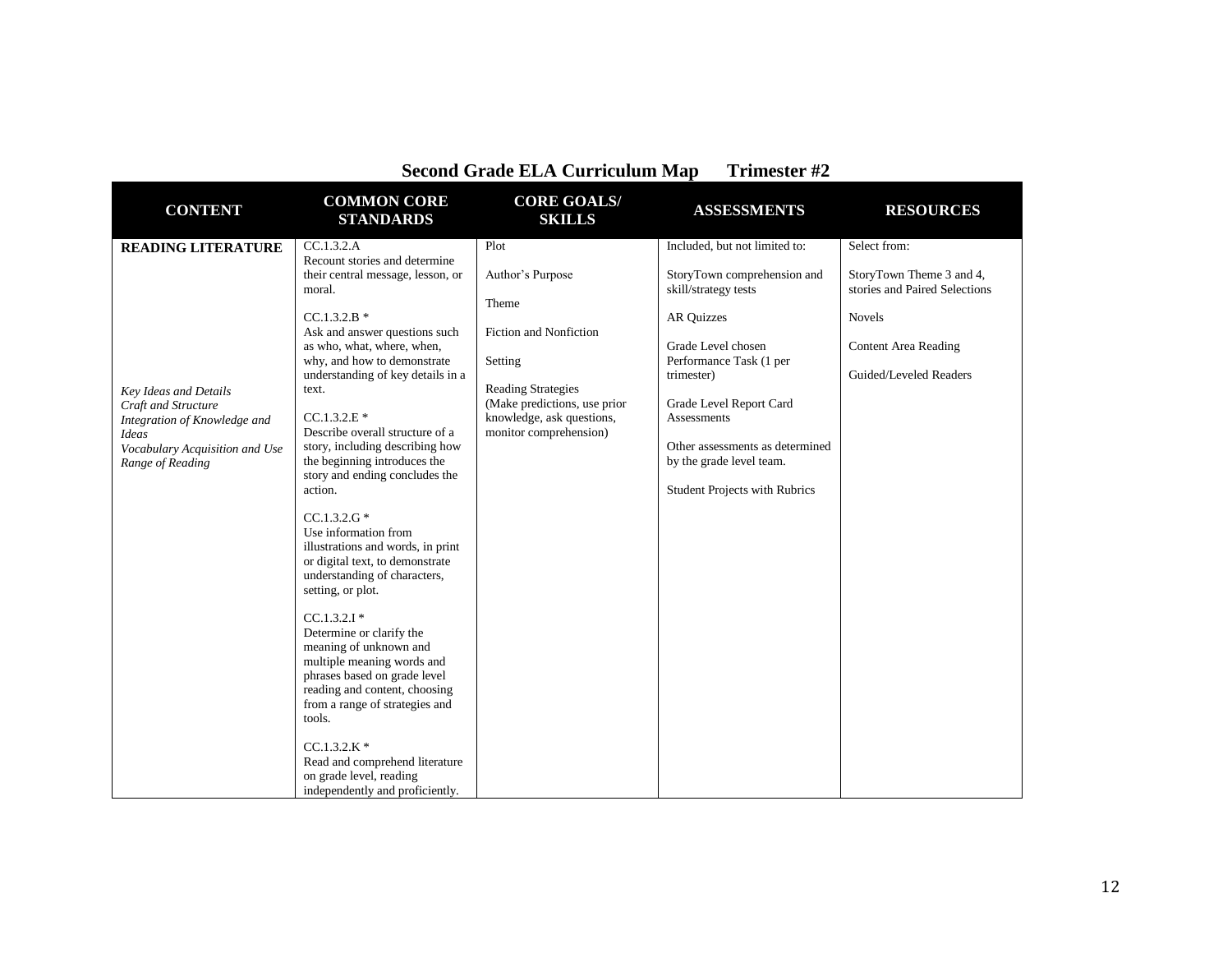| <b>CONTENT</b> | <b>COMMON CORE</b><br><b>STANDARDS</b>                                                                                                                                                                                                                                                                                                                                                                                                                                                                                                                                                                                                                                                                                                                                            | <b>CORE GOALS/</b><br><b>SKILLS</b>                                                                                                                                                                                                  | <b>ASSESSMENTS</b>                                                                                                                                                                                                                                                                   | <b>RESOURCES</b>                                                                                                                                                                                                                                                              |
|----------------|-----------------------------------------------------------------------------------------------------------------------------------------------------------------------------------------------------------------------------------------------------------------------------------------------------------------------------------------------------------------------------------------------------------------------------------------------------------------------------------------------------------------------------------------------------------------------------------------------------------------------------------------------------------------------------------------------------------------------------------------------------------------------------------|--------------------------------------------------------------------------------------------------------------------------------------------------------------------------------------------------------------------------------------|--------------------------------------------------------------------------------------------------------------------------------------------------------------------------------------------------------------------------------------------------------------------------------------|-------------------------------------------------------------------------------------------------------------------------------------------------------------------------------------------------------------------------------------------------------------------------------|
| <b>WRITING</b> | CC.1.4.3.A<br>Write informative/explanatory<br>texts to examine a topic and<br>convey ideas and information<br>clearly.<br>CC.1.4.3.B<br>Identify and introduce the topic.<br>CC.1.4.2.C<br>Develop the topic with facts<br>and/or definitions.<br>CC.1.4.2.D<br>Group information and provide a<br>concluding statement or section.<br>CC.1.4.2.E<br>Choose words for effect.<br>CC.1.4.2.F<br>Demonstrate a grade appropriate<br>command of the conventions of<br>standard English grammar,<br>usage, capitalization,<br>punctuation, and spelling.<br>Capitalize proper<br>$\bullet$<br>nouns.<br>Use commas and<br>$\bullet$<br>apostrophes<br>appropriately.<br>Spell words drawing<br>٠<br>on common spelling<br>patterns.<br>Consult reference<br>٠<br>material as needed. | Recognize and produce<br>statements, questions,<br>exclamations, and commands<br>Use robust vocabulary<br>Abbreviations<br>Possessive Nouns<br>(singular and plural)<br>Pronouns<br>Adjectives<br>Number Words<br>Words that Compare | Included, but not limited to:<br><b>Writing Conferences</b><br><b>Teacher Selected Writing</b><br>Samples<br>Being a Writer, Social Rubric<br>and Winter Individual Writing<br>Assessment<br>StoryTown Grammar Tests<br>StoryTown Theme Tests<br><b>Teacher Selected Assessments</b> | Select from:<br>Being A Writer, Unit 3 – Fiction<br>Being A Writer, Unit 4 -<br>Nonfiction<br><b>Informative Writing materials</b><br>StoryTown Grammar<br>StoryTown Robust Vocabulary<br>Vocabulary from Novel Study<br><b>Handwriting Without Tears</b><br>Science Journals |
|                |                                                                                                                                                                                                                                                                                                                                                                                                                                                                                                                                                                                                                                                                                                                                                                                   |                                                                                                                                                                                                                                      |                                                                                                                                                                                                                                                                                      |                                                                                                                                                                                                                                                                               |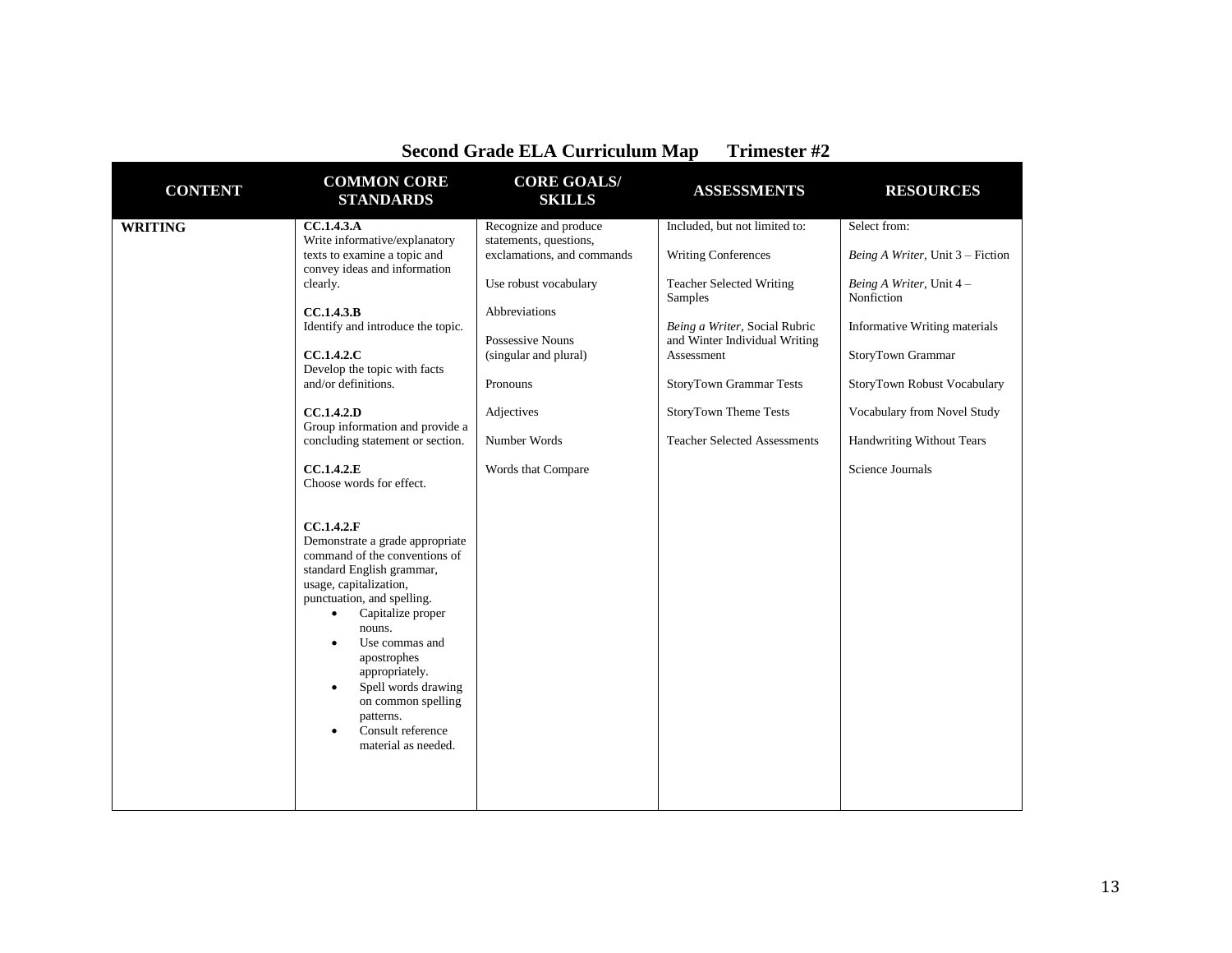| <b>WRITING</b><br>(cont.) | $CC.1.4.2.T*$<br>With guidance and support from<br>adults and peers, focus on a<br>topic and strengthen writing as<br>needed by revising and editing.<br>$CC.1.4.2.U$ *<br>With guidance and support, use<br>a variety of digital tools to<br>produce and publish writing<br>including in collaboration with<br>peers.<br>CC.1.4.2.V<br>Participate in individual or<br>shared research and writing<br>projects.<br>$CC.1.4.2.W*$<br>Recall information from<br>experiences or gather<br>information from provided<br>sources to answer a question.<br>$CC.1.4.2.X*$<br>Write routinely over extended<br>time frames and shorter time<br>frames fro a range of discipline-<br>specific tasks, purposes and<br>audiences. |  |  |
|---------------------------|--------------------------------------------------------------------------------------------------------------------------------------------------------------------------------------------------------------------------------------------------------------------------------------------------------------------------------------------------------------------------------------------------------------------------------------------------------------------------------------------------------------------------------------------------------------------------------------------------------------------------------------------------------------------------------------------------------------------------|--|--|
|                           |                                                                                                                                                                                                                                                                                                                                                                                                                                                                                                                                                                                                                                                                                                                          |  |  |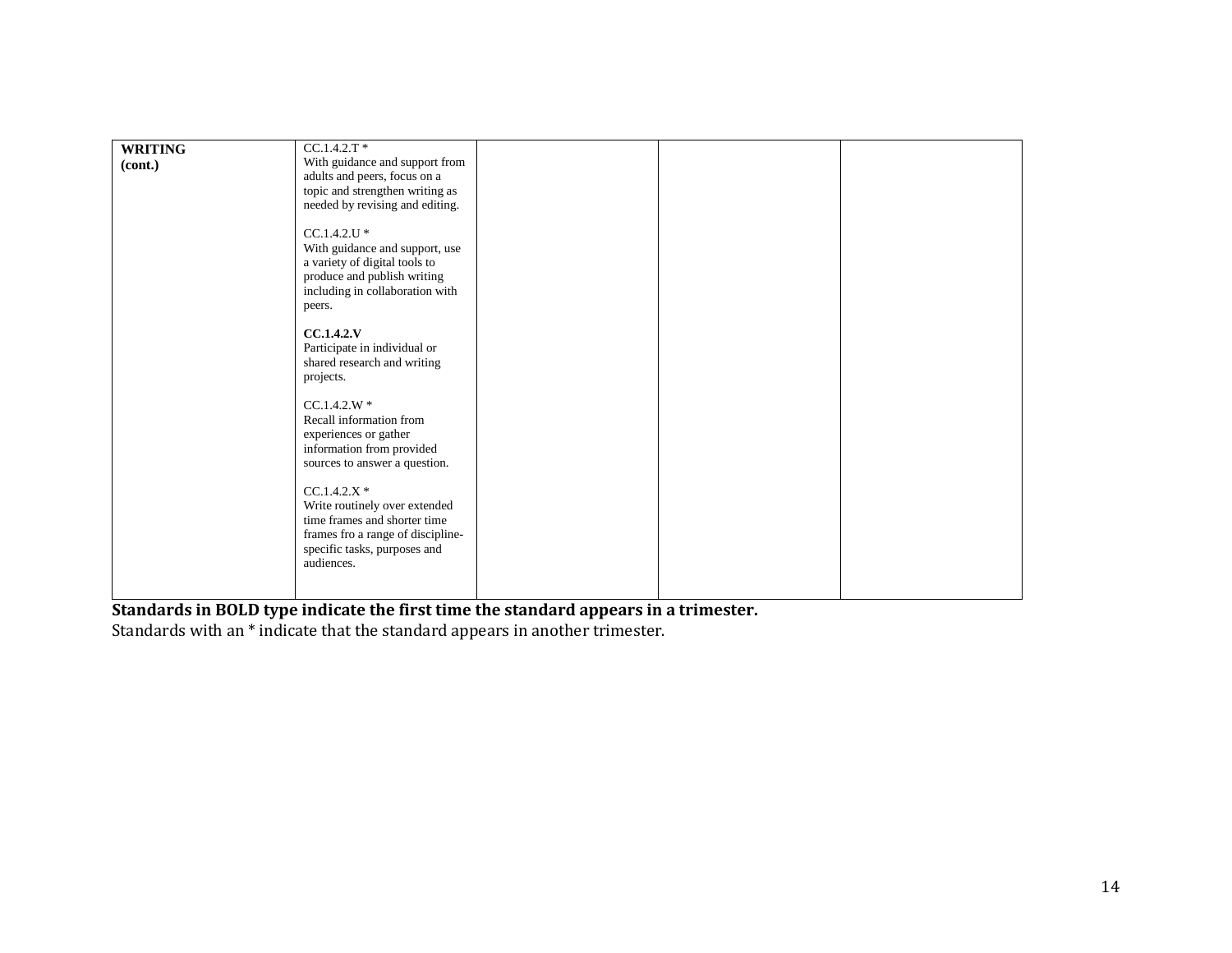| <b>CONTENT</b>      | <b>COMMON CORE</b><br><b>STANDARDS</b>                                                                                                                                                            | <b>CORE GOALS/</b><br><b>SKILLS</b>                                                                   | <b>ASSESSMENTS</b>                    | <b>RESOURCES</b>                                |
|---------------------|---------------------------------------------------------------------------------------------------------------------------------------------------------------------------------------------------|-------------------------------------------------------------------------------------------------------|---------------------------------------|-------------------------------------------------|
| <b>SPEAKING AND</b> | $CC.1.5.2.A*$                                                                                                                                                                                     | <b>Oral Speaking Fluency</b>                                                                          | Included, but not limited to:         | Select from:                                    |
| <b>LISTENING</b>    | Participate in collaborative<br>conversations with peers and<br>adults in small and larger                                                                                                        | <b>Listening Critically</b>                                                                           | <b>Teacher Evaluations/Checklists</b> | StoryTown Reader's Theater                      |
|                     | groups.                                                                                                                                                                                           | Respond Appropriately                                                                                 | Peer Feedback                         | Poetry                                          |
|                     | CC.1.5.2.B<br>Recount or describe key ideas or<br>details from a text read aloud or<br>information presented orally or<br>through other media.                                                    | Ask and Answer Questions<br>Ask Questions to Clarify<br>Information and/or Establish the<br>Main Idea | <b>Student Projects with Rubrics</b>  | Content Area Reports and other<br>presentations |
|                     | $CC.1.5.2.C*$<br>Ask and answer questions about<br>what a speaker says in order to<br>clarify comprehension, gather<br>additional information, or<br>deepen understanding of a topic<br>or issue. |                                                                                                       |                                       |                                                 |
|                     | $CC.1.5.2.D*$<br>Tell a story or recount an<br>experience with appropriate<br>facts and relevant descriptive<br>details, speaking audibly in<br>coherent sentences.                               |                                                                                                       |                                       |                                                 |
|                     | $CC.1.5.2.E*$<br>Produce complete sentences<br>when appropriate to task and<br>situation in order to provide<br>requested details or clarification.                                               |                                                                                                       |                                       |                                                 |
|                     | CC.1.5.2.F<br>Add drawings or other visual<br>displays to presentations when<br>appropriate to clarify ideas,<br>thoughts, and feelings.                                                          |                                                                                                       |                                       |                                                 |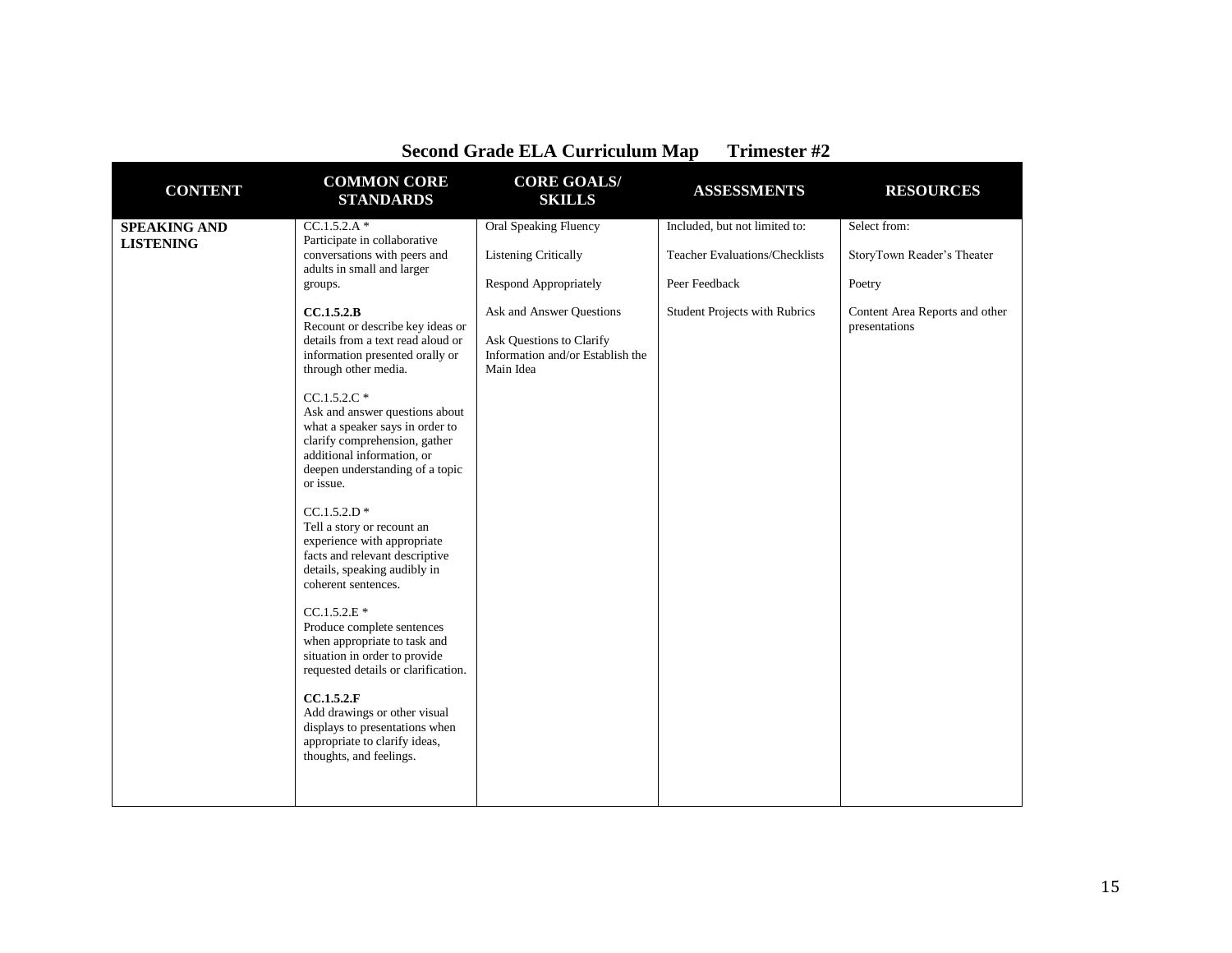| <b>SPEAKING AND</b><br><b>LISTENING</b><br>(cont.) | $CC.1.5.2.G*$<br>Demonstrate command of the<br>conventions of standard English<br>when speaking based on grade 2<br>level and content. |  |  |
|----------------------------------------------------|----------------------------------------------------------------------------------------------------------------------------------------|--|--|
|                                                    |                                                                                                                                        |  |  |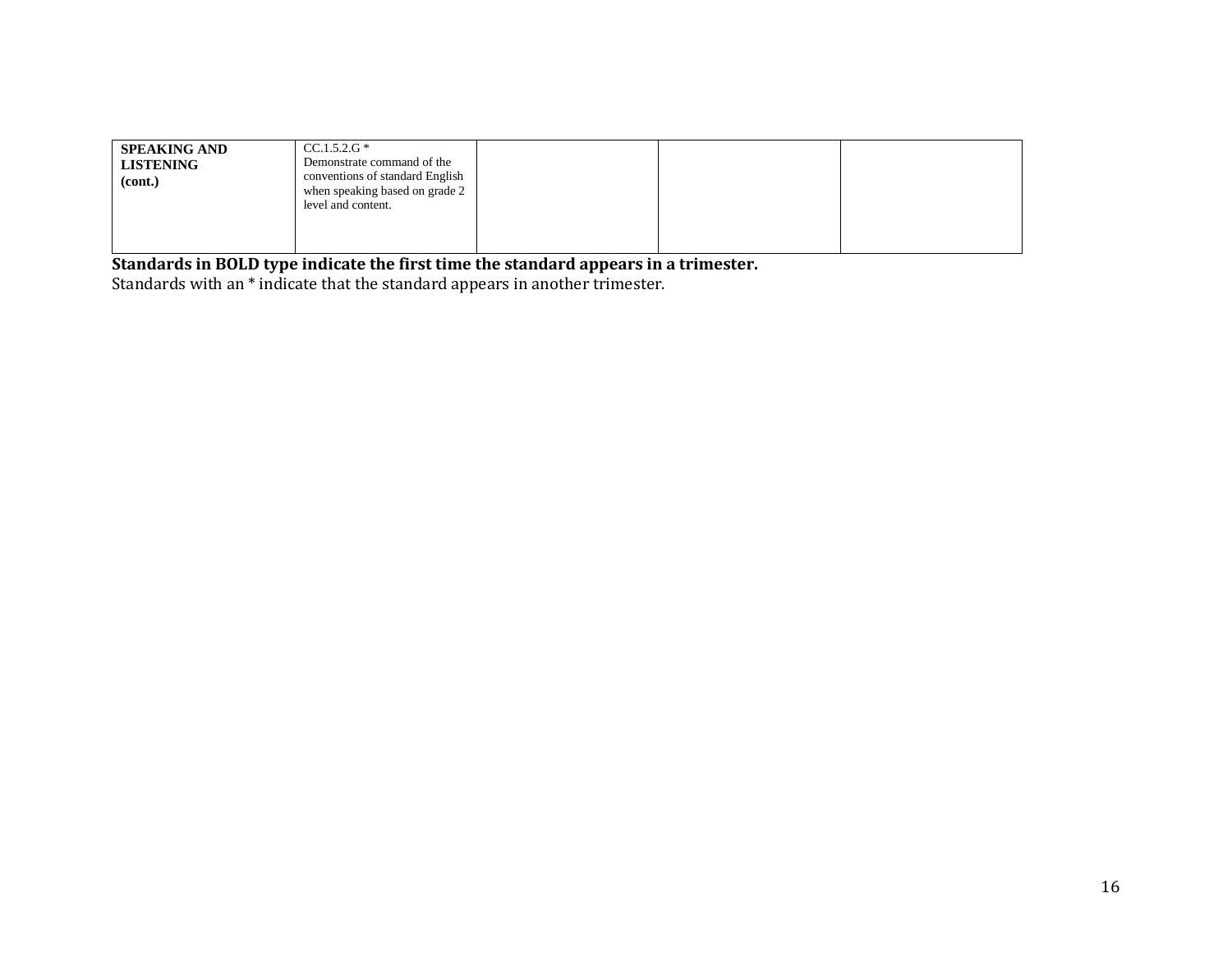| <b>CONTENT</b>                                                                | <b>COMMON CORE</b><br><b>STANDARDS</b>                                                                                                                                                                                                                                                                                                                                                                                                                                                                                                                                                                                     | <b>CORE GOALS/</b><br><b>SKILLS</b>                                                                                                                                                                                                                                              | <b>ASSESSMENTS</b>                                                                                                              | <b>RESOURCES</b>                                                                                                                                                                                                   |
|-------------------------------------------------------------------------------|----------------------------------------------------------------------------------------------------------------------------------------------------------------------------------------------------------------------------------------------------------------------------------------------------------------------------------------------------------------------------------------------------------------------------------------------------------------------------------------------------------------------------------------------------------------------------------------------------------------------------|----------------------------------------------------------------------------------------------------------------------------------------------------------------------------------------------------------------------------------------------------------------------------------|---------------------------------------------------------------------------------------------------------------------------------|--------------------------------------------------------------------------------------------------------------------------------------------------------------------------------------------------------------------|
| <b>FOUNDATIONAL</b><br><b>SKILLS</b><br>(Spelling and Word Work)<br>(Fluency) | CC.1.1.2.D<br>Know and apply grade level<br>phonics and word analysis skills<br>in decoding words.<br>Distinguish long and<br>$\bullet$<br>short vowels when<br>reading regularly<br>spelled one-syllable<br>words.<br>Decode two-syllable<br>$\bullet$<br>words with long<br>vowels and words<br>with common<br>prefixes and suffixes.<br>Read grade level hig-<br>$\bullet$<br>frequency sight<br>words and words<br>with inconsistent but<br>common spelling-<br>sound<br>correspondence.<br>Read grade-<br>$\bullet$<br>appropriate<br>irregularly spelled<br>words.<br>$CC.1.1.2.E*$<br>Read with accuracy ad fluency | <b>Vowel Diphthongs</b><br><b>Vowel Variants</b><br><b>R-Controlled Vowels</b><br><b>Inflectional Endings</b><br>$(-es, -er, -est)$<br>Contractions<br>Prefixes<br>$(mis-, re-, un-, dis-, over-, pre-)$<br><b>Suffixes</b><br>$(-tion, -ful, -less, -ly, -ness)$<br>Punctuation | Included, but not limited to:<br>Weekly/Cycle Spelling Tests<br><b>Teacher Selected Assessments</b><br><b>DIBELS</b> Assessment | Select from:<br><b>StoryTown Spelling Lists</b><br>Developmental Spelling<br>StoryTown Oral Reading<br>Fluency<br>Reader's Theater<br>StoryTown Student Anthology<br><b>Stories</b><br><b>Content Area Reading</b> |
|                                                                               | to support comprehension:<br>Read on-: eve; text<br>$\bullet$<br>with purpose and<br>understanding.<br>Read on-level text<br>$\bullet$<br>orally with accuracy,<br>appropriate rate and<br>expression on<br>successive readings.                                                                                                                                                                                                                                                                                                                                                                                           | Phrasing<br>Intonation<br>Accuracy<br>Expression                                                                                                                                                                                                                                 | StoryTown Oral Reading<br>Fluency<br>Teacher and Peer Feedback<br>Self Assessment<br><b>Running Records</b>                     |                                                                                                                                                                                                                    |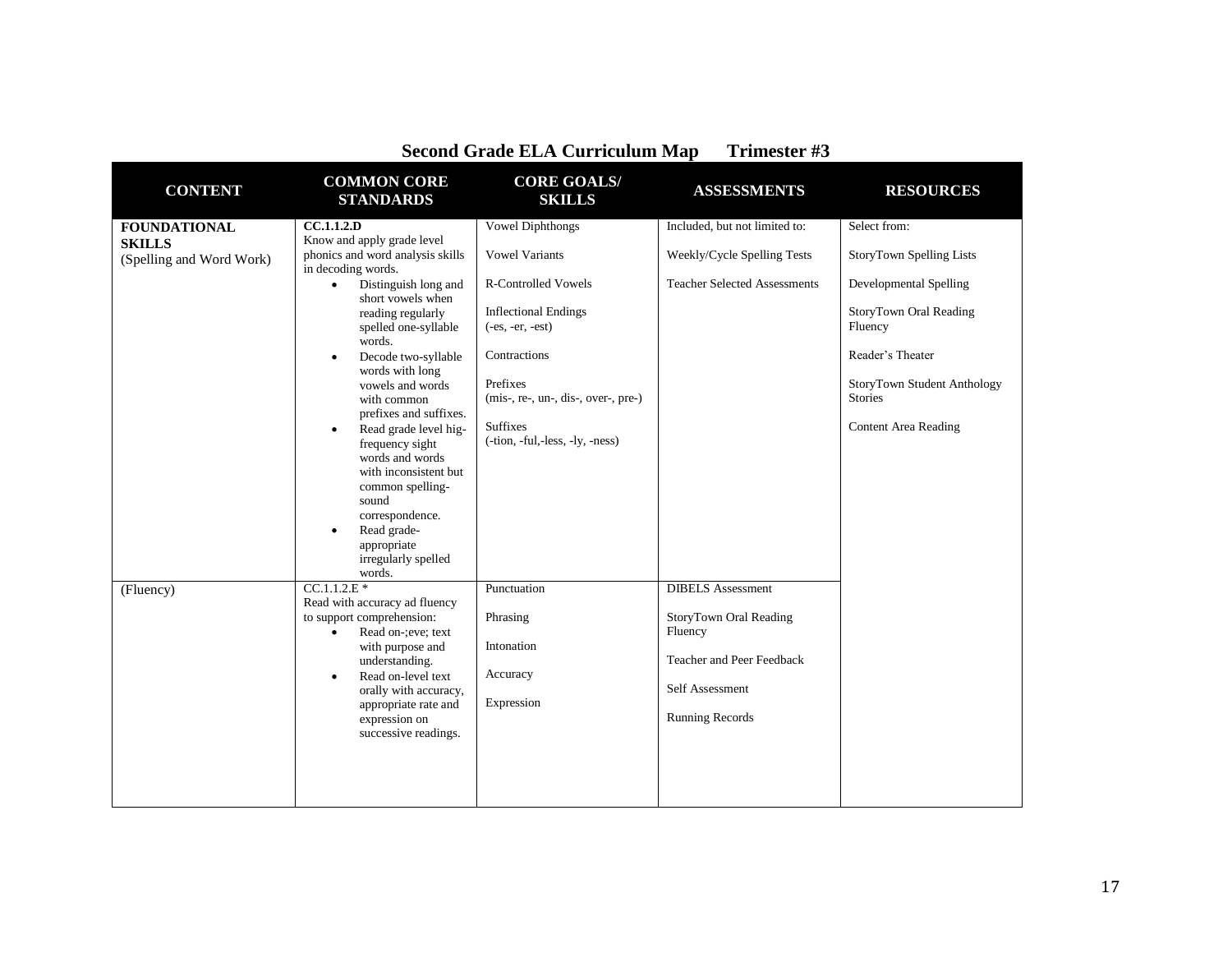| (Fluency, cont.)<br>Use context to<br>confirm or self-<br>correct word<br>recognition and<br>understanding,<br>rereading as<br>necessary |  |  |
|------------------------------------------------------------------------------------------------------------------------------------------|--|--|
|------------------------------------------------------------------------------------------------------------------------------------------|--|--|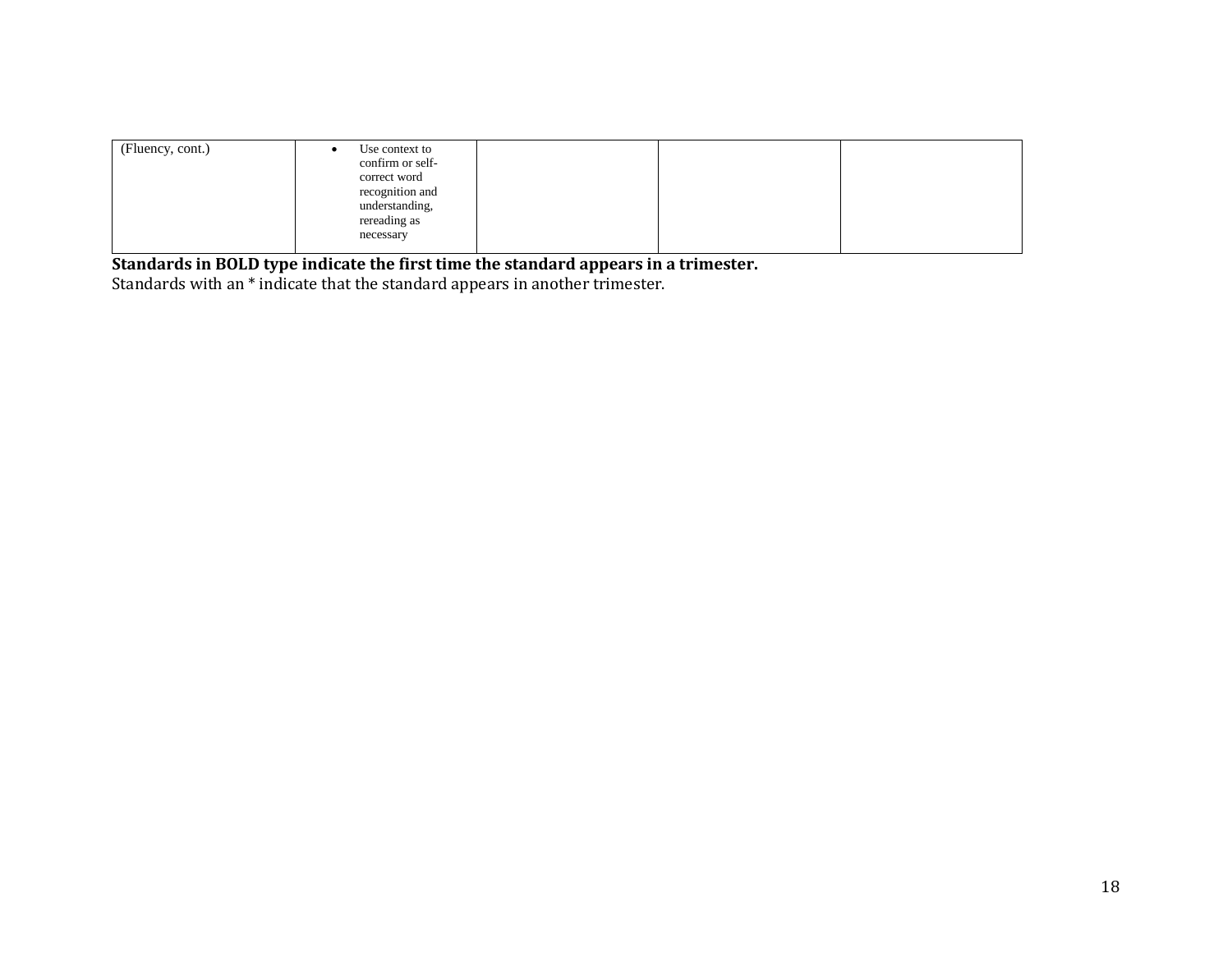|                                                                    | <b>COMMON CORE</b>                                                                                                                                                  | become Gruut Ellis Curriculum Mu<br><b>CORE GOALS/</b>      | TTTHING OF HE                                                |                                                       |
|--------------------------------------------------------------------|---------------------------------------------------------------------------------------------------------------------------------------------------------------------|-------------------------------------------------------------|--------------------------------------------------------------|-------------------------------------------------------|
| <b>CONTENT</b>                                                     | <b>STANDARDS</b>                                                                                                                                                    | <b>SKILLS</b>                                               | <b>ASSESSMENTS</b>                                           | <b>RESOURCES</b>                                      |
| <b>READING</b><br><b>INFORMATIONAL</b>                             | $CC.1.2.2.A*$<br>Identify the main idea of a<br>multi-paragraph text as well as                                                                                     | Use graphic aids<br>Cause and Effect                        | Included, but not limited to:<br>StoryTown comprehension and | Select from:<br>StoryTown Theme 5 and 6,              |
| <b>SKILLS</b>                                                      | the focus of specific paragraphs<br>within the text.                                                                                                                | Make Inferences                                             | skill/strategy tests                                         | stories and Paired Selections                         |
|                                                                    | $CC.1.2.2.F*$                                                                                                                                                       | Fiction and Nonfiction                                      | <b>AR Quizzes</b>                                            | <b>Novels</b>                                         |
|                                                                    | Determine the meaning if words<br>and phrases as they are used in<br>grade level text including                                                                     | <b>Reading Strategies</b><br>(Make predictions, use prior   | Grade Level chosen<br>Performance Task (1 per<br>trimester)  | <b>Content Area Reading</b><br>Guided/Leveled Readers |
|                                                                    | multiple-meaning words.                                                                                                                                             | knowledge, ask questions,<br>monitor comprehension, reread) | Grade Level Report Card                                      |                                                       |
| <b>Key Ideas and Details</b>                                       | CC.1.2.2.G<br>Explain how graphic                                                                                                                                   |                                                             | Assessments                                                  |                                                       |
| Craft and Structure<br>Integration of Knowledge and                | representations contribute to and<br>clarify a text.                                                                                                                |                                                             | Other assessments as determined<br>by the grade level team.  |                                                       |
| <b>Ideas</b><br>Vocabulary Acquisition and Use<br>Range of Reading | CC.1.2.2.H<br>Describe how reasons support<br>specific points the author makes<br>in a text.                                                                        |                                                             | <b>Student Projects with Rubrics</b>                         |                                                       |
|                                                                    | $CC.1.2.2.1*$<br>Compare and contrast the most<br>important points presented by<br>two texts on the same subject.                                                   |                                                             |                                                              |                                                       |
|                                                                    | $CC.1.2.2J*$<br>Acquire and use grade-<br>appropriate conversational,<br>general academic, and domain-<br>specific words and phrases.                               |                                                             |                                                              |                                                       |
|                                                                    | $CC.1.2.2.K*$<br>Determine for clarify the<br>meaning if unknown and<br>multiple-meaning words and<br>phrases based on grade level<br>reading and content, choosing |                                                             |                                                              |                                                       |
|                                                                    | from a range of strategies and<br>tools.                                                                                                                            |                                                             |                                                              |                                                       |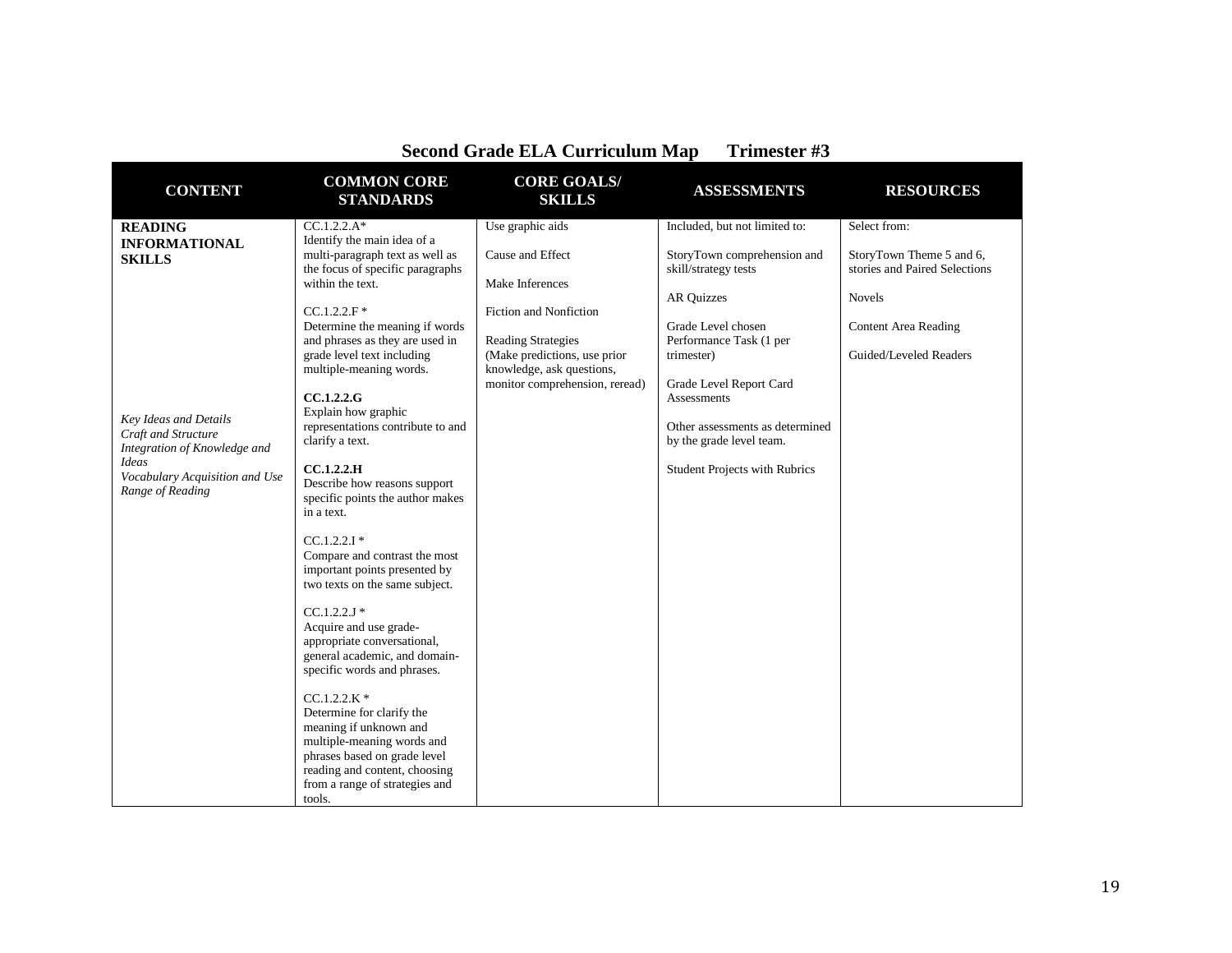| <b>READING</b>       | CC.1.2.2. L                     | Use graphic aids               | Included, but not limited to:        | Select from:                  |
|----------------------|---------------------------------|--------------------------------|--------------------------------------|-------------------------------|
| <b>INFORMATIONAL</b> | Read and comprehend literary    |                                |                                      |                               |
| <b>SKILLS</b>        | non-fiction and informational   | Cause and Effect               | StoryTown comprehension and          | StoryTown Theme 5 and 6,      |
|                      | text on grade level reading and |                                | skill/strategy tests                 | stories and Paired Selections |
| (cont.)              | independently and proficiently. | Make Inferences                |                                      |                               |
|                      |                                 |                                | <b>AR Quizzes</b>                    | <b>Novels</b>                 |
|                      |                                 | Fiction and Nonfiction         |                                      |                               |
|                      |                                 |                                | Grade Level chosen                   | Content Area Reading          |
|                      |                                 | <b>Reading Strategies</b>      | Performance Task (1 per              |                               |
|                      |                                 | (Make predictions, use prior)  | trimester)                           | Guided/Leveled Readers        |
|                      |                                 | knowledge, ask questions,      |                                      |                               |
|                      |                                 | monitor comprehension, reread) | Grade Level Report Card              |                               |
|                      |                                 |                                | Assessments                          |                               |
|                      |                                 |                                |                                      |                               |
|                      |                                 |                                | Other assessments as determined      |                               |
|                      |                                 |                                |                                      |                               |
|                      |                                 |                                | by the grade level team.             |                               |
|                      |                                 |                                |                                      |                               |
|                      |                                 |                                | <b>Student Projects with Rubrics</b> |                               |
|                      |                                 |                                |                                      |                               |
|                      |                                 |                                |                                      |                               |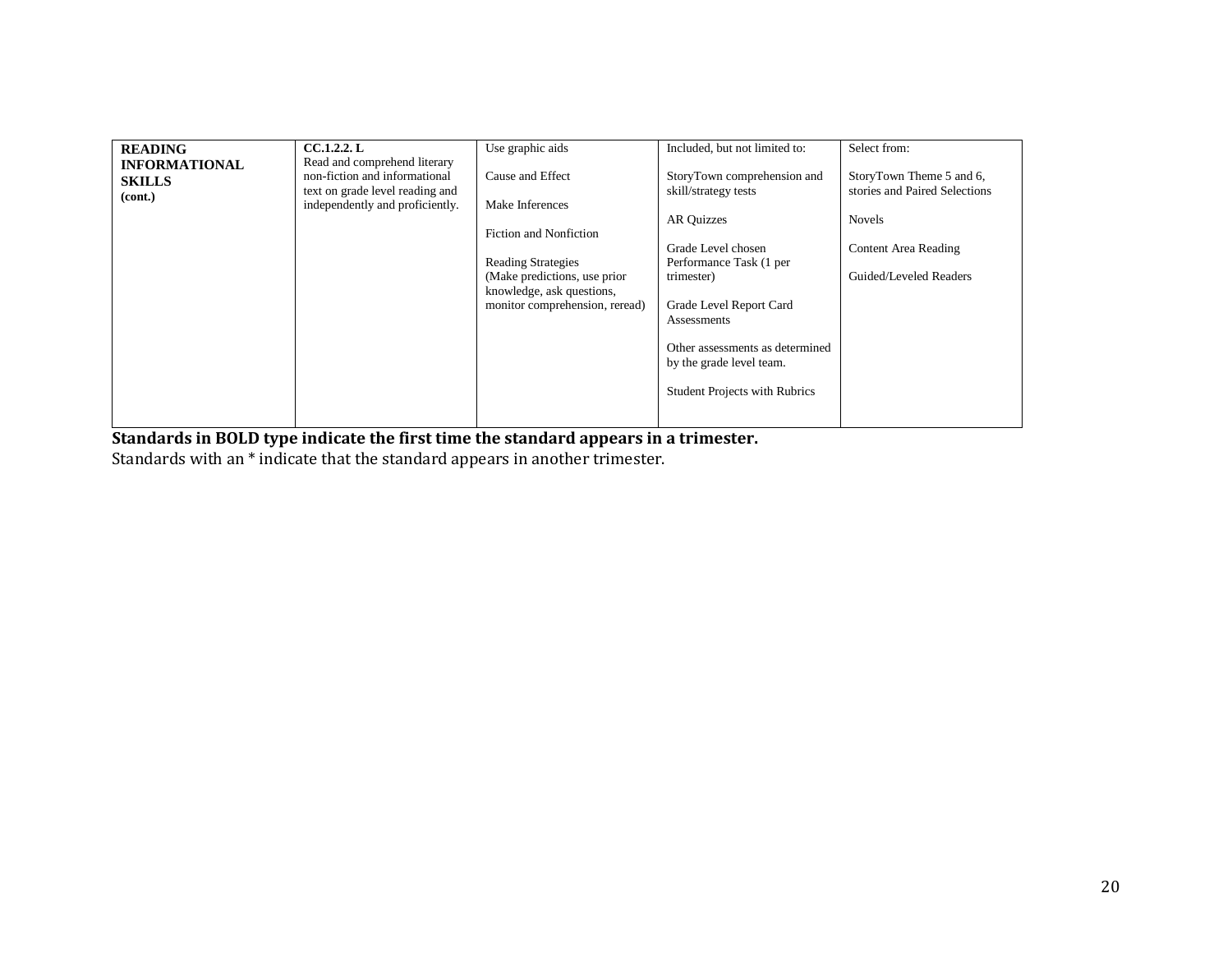| become Gruuc EEIT curriculum Mu<br><b>TITHERS</b>                                                                                                  |                                                                                                                                                                                                                                                                                                                                                                                                                                                                                                                                      |                                                                                                                          |                                                                                                                                                                          |                                                                                                                                              |
|----------------------------------------------------------------------------------------------------------------------------------------------------|--------------------------------------------------------------------------------------------------------------------------------------------------------------------------------------------------------------------------------------------------------------------------------------------------------------------------------------------------------------------------------------------------------------------------------------------------------------------------------------------------------------------------------------|--------------------------------------------------------------------------------------------------------------------------|--------------------------------------------------------------------------------------------------------------------------------------------------------------------------|----------------------------------------------------------------------------------------------------------------------------------------------|
| <b>CONTENT</b>                                                                                                                                     | <b>COMMON CORE</b><br><b>STANDARDS</b>                                                                                                                                                                                                                                                                                                                                                                                                                                                                                               | <b>CORE GOALS/</b><br><b>SKILLS</b>                                                                                      | <b>ASSESSMENTS</b>                                                                                                                                                       | <b>RESOURCES</b>                                                                                                                             |
| <b>READING LITERATURE</b>                                                                                                                          | $CC.1.3.2.B*$<br>Ask and answer questions as<br>who, what, where, when, why,<br>and how to demonstrate<br>understanding of key details in a<br>text.<br>CC.1.3.2. C<br>Describe how characters in a<br>story respond to major events<br>and challenges.                                                                                                                                                                                                                                                                              | Plot<br>Cause and Effect<br>Make Inferences<br>Fiction and Nonfiction<br>Summarize<br>Use graphic aids                   | Included, but not limited to:<br>StoryTown comprehension and<br>skill/strategy tests<br><b>AR Quizzes</b><br>Grade Level chosen<br>Performance Task (1 per<br>trimester) | Select from:<br>StoryTown Theme 5 and 6,<br>stories and Paired Selections<br>Novels<br><b>Content Area Reading</b><br>Guided/Leveled Readers |
| Key Ideas and Details<br>Craft and Structure<br>Integration of Knowledge and<br><b>Ideas</b><br>Vocabulary Acquisition and Use<br>Range of Reading | CC.1.3.2.D<br>Acknowledge differences in the<br>points of views of characters,<br>including by speaking in a<br>different voice for each<br>character when reading dialogue<br>aloud.<br>CC.1.3.2. E<br>Describe the overall structure of<br>a story including describing how<br>the beginning introduces the<br>story and the ending concludes<br>the action.<br>$CC.1.3.2.G*$<br>Use information from<br>illustrations and words, in print<br>or digital text, to demonstrate<br>understanding of characters,<br>setting, or plot. | <b>Reading Strategies</b><br>(Make predictions, use prior<br>knowledge, ask questions,<br>monitor comprehension, reread) | Grade Level Report Card<br>Assessments<br>Other assessments as determined<br>by the grade level team.<br><b>Student Projects with Rubrics</b>                            |                                                                                                                                              |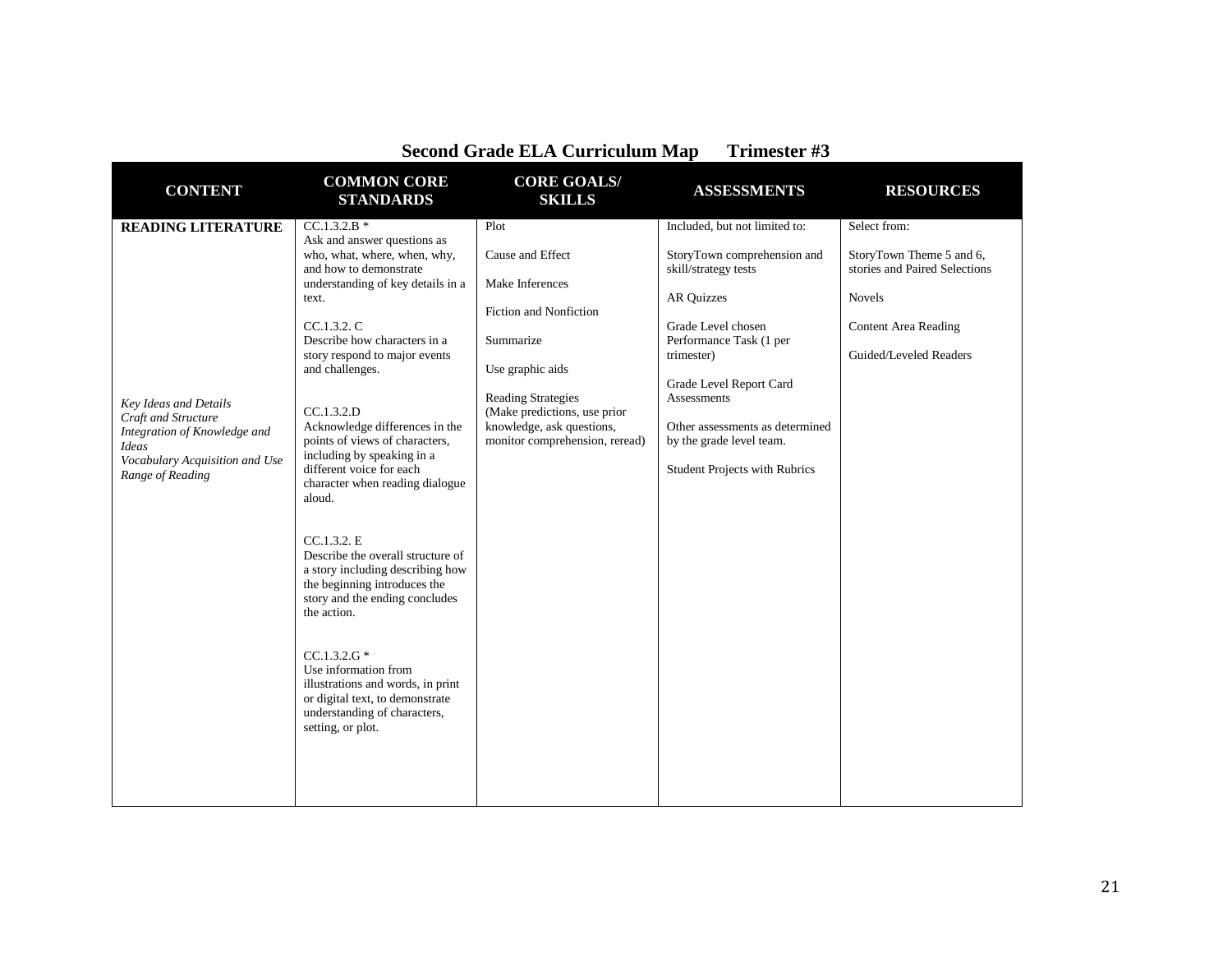| <b>READING LITERATURE</b><br>(cont.) | CC.1.3.2J<br>Acquire and use grade-<br>appropriate conversational,<br>general academic, and domain-<br>specific words and phrases. |  |  |
|--------------------------------------|------------------------------------------------------------------------------------------------------------------------------------|--|--|
|                                      | CC.1.3.2.K<br>Read and comprehend literature<br>on grade level, reading<br>independently and proficiently.                         |  |  |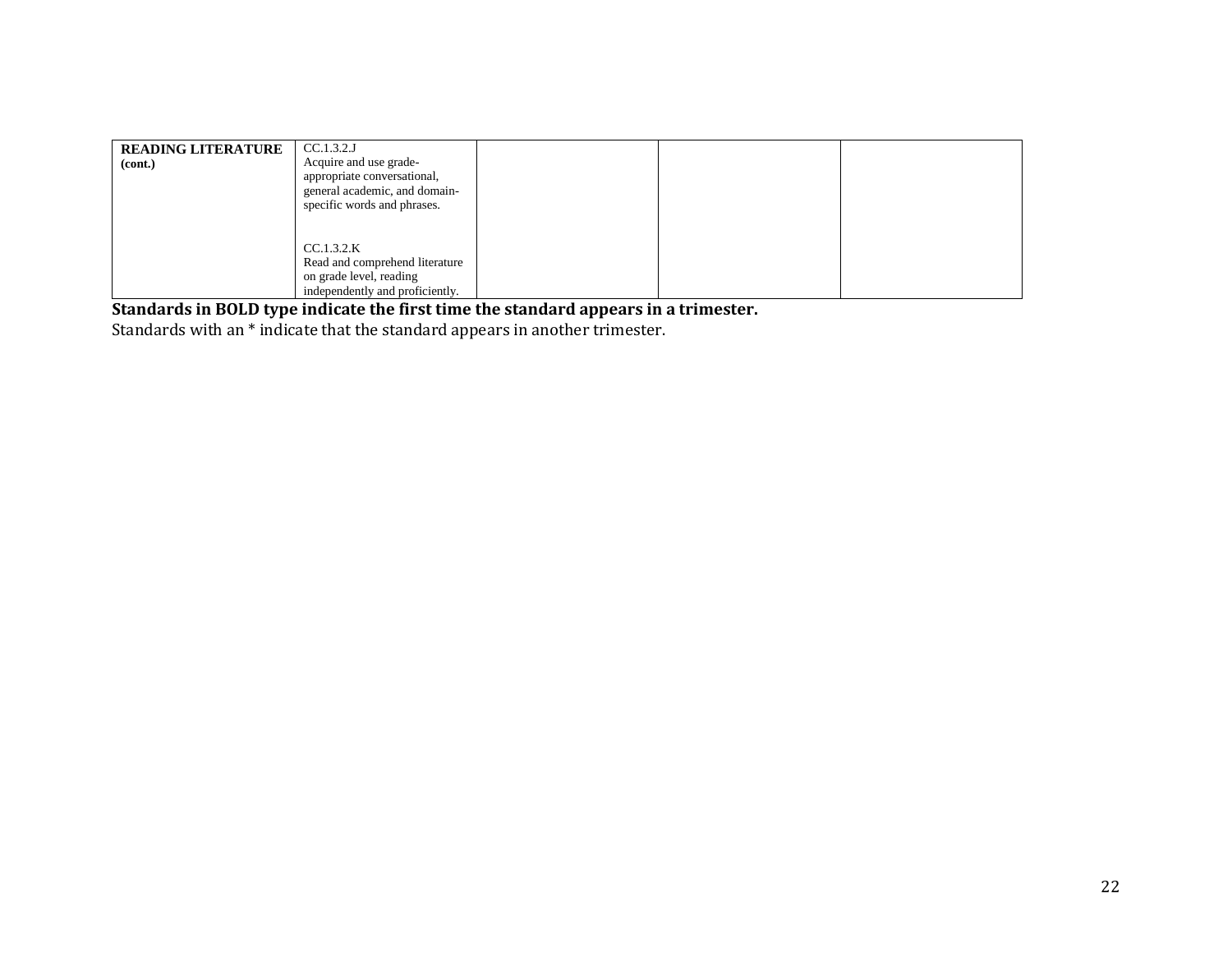| <b>CONTENT</b> | <b>COMMON CORE</b><br><b>STANDARDS</b>                                                                                                                                                                                                                                                                                                                                                                                                                                                                                                                                                                                                                                                                                                                                                             | <b>CORE GOALS/</b><br><b>SKILLS</b>                                                                                                                                                                                                          | <b>ASSESSMENTS</b>                                                                                                                                                                                                                                                                                 | <b>RESOURCES</b>                                                                                                                                                                                                                                                                                                                                                                         |
|----------------|----------------------------------------------------------------------------------------------------------------------------------------------------------------------------------------------------------------------------------------------------------------------------------------------------------------------------------------------------------------------------------------------------------------------------------------------------------------------------------------------------------------------------------------------------------------------------------------------------------------------------------------------------------------------------------------------------------------------------------------------------------------------------------------------------|----------------------------------------------------------------------------------------------------------------------------------------------------------------------------------------------------------------------------------------------|----------------------------------------------------------------------------------------------------------------------------------------------------------------------------------------------------------------------------------------------------------------------------------------------------|------------------------------------------------------------------------------------------------------------------------------------------------------------------------------------------------------------------------------------------------------------------------------------------------------------------------------------------------------------------------------------------|
| <b>WRITING</b> | <b>CC.1.4.2.G</b><br>Write opinion pieces on familiar<br>topics or texts.<br>CC.1.4.2.H<br>Identify the topic and state an<br>opinion.<br><b>CC.1.4.2.I</b><br>Support the opinion with reasons<br>that include details connected to<br>the opinion.<br>CC.1.4.2.J<br>Create an organizational<br>structure that includes reasons<br>and includes a concluding<br>statement.<br>CC.1.4.2.K<br>Use a variety of words and<br>phrases to appeal to the<br>audience.<br>CC.1.4.2.L<br>Demonstrate a grade appropriate<br>command of the conventions of<br>standard English grammar,<br>usage, capitalization,<br>punctuation, and spelling.<br>$CC.1.4.2.T$ *<br>With guidance and support from<br>adults and peers, focus on a<br>topic and strengthen writing as<br>needed by revising and editing. | Maintain the Writing<br>Community<br>Writing fluency<br>Verbs<br>(present and past tense)<br>Subject-Verb Agreement<br>Forms of Be<br>Recognize and produce<br>statements, questions,<br>exclamations, and commands<br>Use robust vocabulary | Included, but not limited to:<br><b>Writing Conferences</b><br><b>Teacher Selected Writing</b><br>Samples<br>Being a Writer, Social Rubric<br>and Spring Individual Writing<br>Assessment<br><b>StoryTown Grammar Tests</b><br><b>StoryTown Theme Tests</b><br><b>Teacher Selected Assessments</b> | Select from:<br>Being A Writer, Unit 5 - Letter<br>Writing<br>Being A Writer, Unit 6 - Poetry<br>and Writing<br>Being A Writer - Opinion<br>Writing unit<br>Being A Writer, Unit 7 -<br>Revisiting the Writing<br>Community (if time permits)<br>StoryTown Grammar<br>StoryTown Robust Vocabulary<br>Vocabulary from Novel Study<br><b>Handwriting Without Tears</b><br>Science Journals |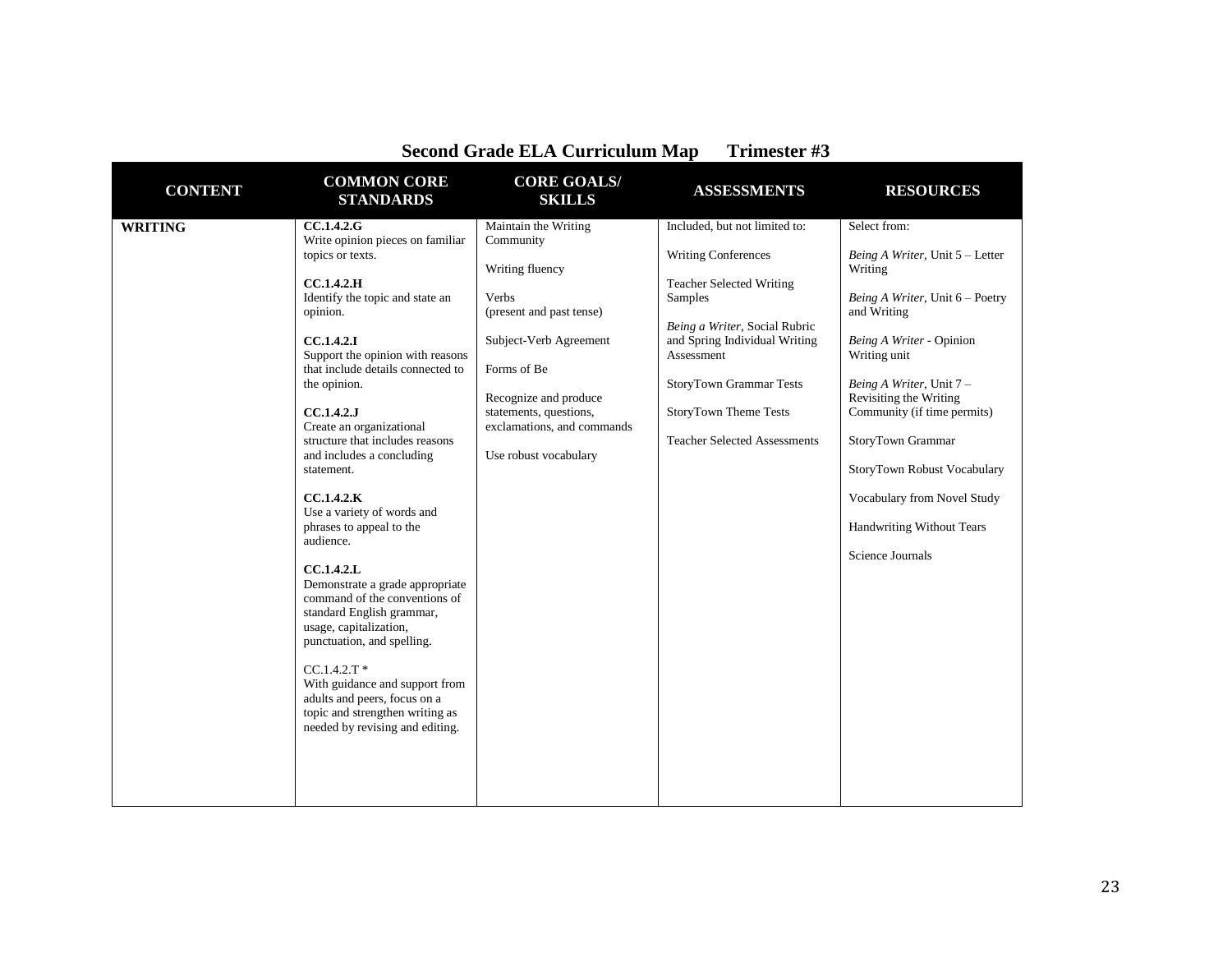| <b>WRITING</b> | CC.1.4.2.U                                                                                                                                                                                                                                                                                                                                                                                     |  |  |
|----------------|------------------------------------------------------------------------------------------------------------------------------------------------------------------------------------------------------------------------------------------------------------------------------------------------------------------------------------------------------------------------------------------------|--|--|
| (cont.)        | With guidance and support, use<br>a variety of digital tools to<br>produce and publish writing<br>including in collaboration with<br>peers.                                                                                                                                                                                                                                                    |  |  |
| <b>WRITING</b> | CC.1.4.2.V<br>Participate in individual or<br>shared research and writing<br>projects.<br>$CC.1.4.2.W*$<br>Recall information from<br>experiences or gather<br>information from provided<br>sources to answer a question.<br>$CC.1.4.2.X*$<br>Write routinely over extended<br>time frames and shorter time<br>frames for a range of discipline-<br>specific tasks, purposes and<br>audiences. |  |  |
|                |                                                                                                                                                                                                                                                                                                                                                                                                |  |  |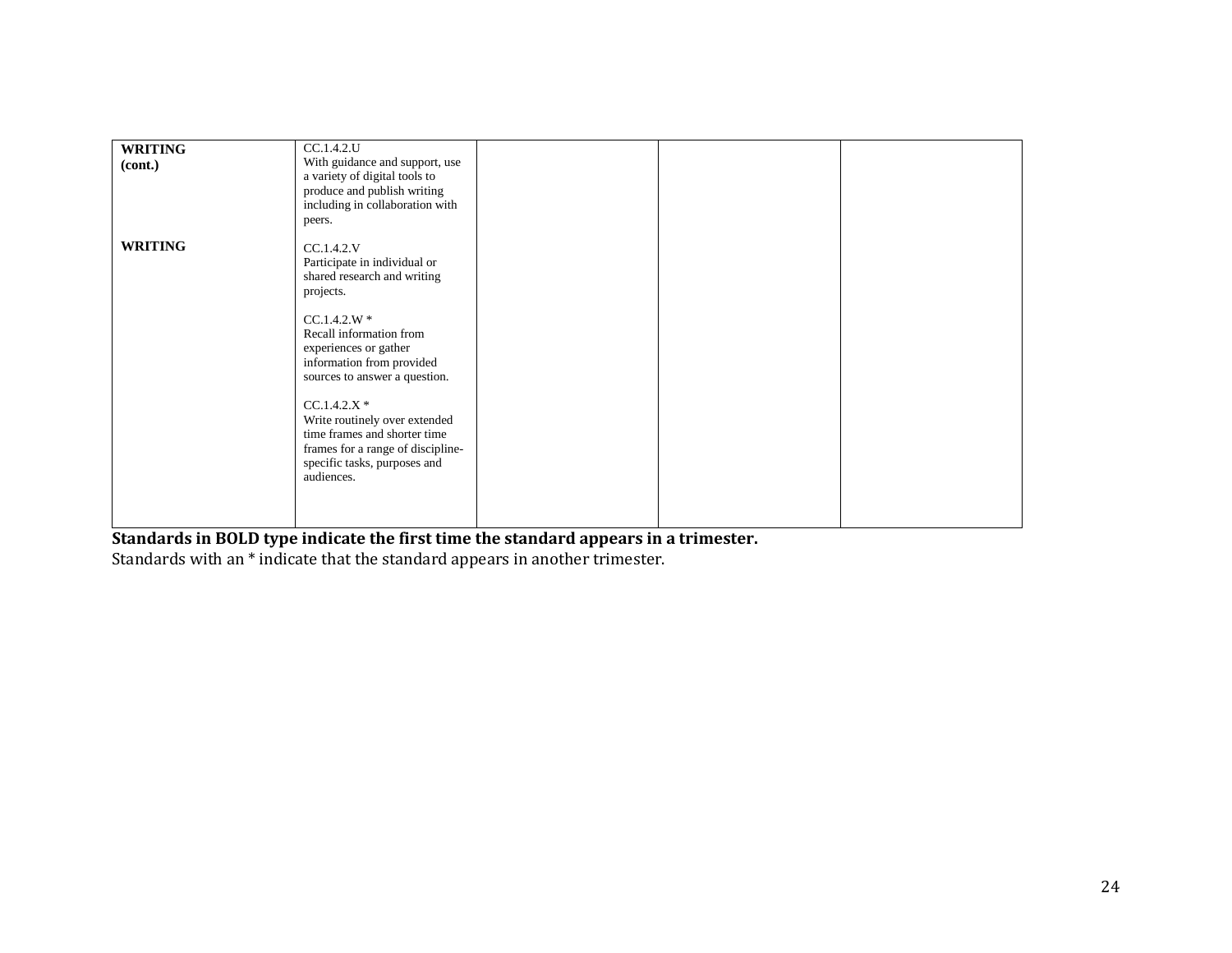| <b>CONTENT</b>                                                                                                 | <b>COMMON CORE</b><br><b>STANDARDS</b>                                                                                                                                                            | <b>CORE GOALS/</b><br><b>SKILLS</b>                                       | <b>ASSESSMENTS</b>            | <b>RESOURCES</b>                                |
|----------------------------------------------------------------------------------------------------------------|---------------------------------------------------------------------------------------------------------------------------------------------------------------------------------------------------|---------------------------------------------------------------------------|-------------------------------|-------------------------------------------------|
| <b>SPEAKING AND</b>                                                                                            | $CC.1.5.2.A*$                                                                                                                                                                                     | <b>Oral Speaking Fluency</b>                                              | Included, but not limited to: | Select from:                                    |
| Participate in collaborative<br><b>LISTENING</b><br>conversations with peers and<br>adults in small and larger | <b>Listening Critically</b>                                                                                                                                                                       | <b>Teacher Evaluations/Checklists</b>                                     | StoryTown Reader's Theater    |                                                 |
|                                                                                                                | groups.                                                                                                                                                                                           | <b>Respond Appropriately</b>                                              | Peer Feedback                 | Poetry                                          |
|                                                                                                                | CC.1.5.2.B                                                                                                                                                                                        | Ask and Answer Questions                                                  | Student Projects with Rubrics | Content Area Reports and other<br>presentations |
|                                                                                                                | Recount or describe key ideas or<br>details from text read aloud or<br>information presented orally or<br>through other media.                                                                    | Ask Questions to Clarify<br>Information and/or Establish the<br>Main Idea |                               |                                                 |
|                                                                                                                | $CC.1.5.2.C$ *<br>Ask and answer questions about<br>what a speaker say in order to<br>clarify comprehension, gather<br>additional information, or<br>deepen understanding of a topic<br>or issue. |                                                                           |                               |                                                 |
|                                                                                                                | $CC.1.5.2.D$ *<br>Tell a story or recount an<br>experience with appropriate<br>facts and relevant, descriptive<br>details, speaking audibly in<br>coherent sentences.                             |                                                                           |                               |                                                 |
|                                                                                                                | $CC.1.5.2.E*$<br>Produce complete sentences<br>when appropriate to task and<br>situation in order to provide<br>requested details or clarification.                                               |                                                                           |                               |                                                 |
|                                                                                                                |                                                                                                                                                                                                   |                                                                           |                               |                                                 |